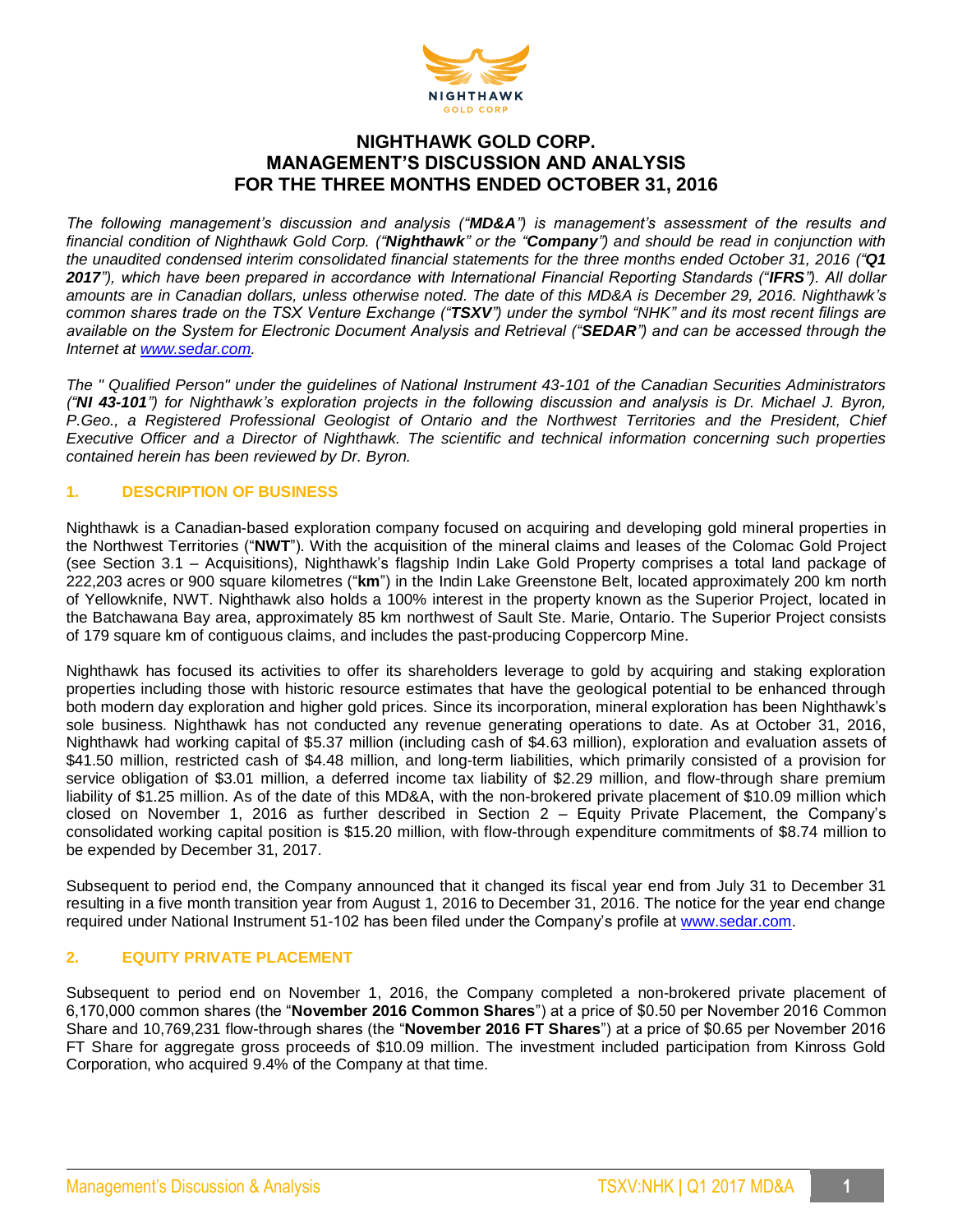

# **3. EXPLORATION AND EVALUATION ACTIVITIES**

# *INDIN LAKE GOLD PROPERTY*

The Indin Lake area resides within a historic gold camp which has been largely ignored for almost twenty-five years, rendering it vastly underexplored with numerous untested prospective targets. Several gold deposits and showings lie within this belt, the most significant being the former producing Colomac open pit gold mine, which was acquired by Nighthawk in January 2012 (see Section 3.1 – Acquisitions).

Nighthawk has significantly expanded the number of gold exploration targets within its Indin Lake Gold Property area that lies along the West Bay – Indin Lake Fault Zone, a regional structure that extends over 200 km from the shores of Great Slave Lake to areas north of the Indin Lake Greenstone Belt. This fault zone contains both the Giant and Con gold mines (approximately 13 million oz Au of production) to the south and the Colomac Gold Project (historic production of 527,908 oz Au) within its northern extent. Management believes this structure has played a major role in the development and localization of the Indin Lake gold mineralization; much the same role as that of other large regional fault zones, such as the Destor-Porcupine Fault's influence on gold deposit formation within the Timmins gold camp. The Indin Lake Greenstone Belt remains one of the few underexplored historic gold camps in Canada. See Figure 1 for a map of Nighthawk's Indin Lake Gold Property Land Package.





# *3.1 Acquisitions*

In August 2008, Nighthawk acquired 6 mining leases and 6 mining claims within the Indin Lake Greenstone Belt (the "**Damoti Lake Property**"), subject to an existing 2% net smelter royalty. Upon acquisition, a reclamation obligation existed at the Damoti Lake Property (the "**Damoti Reclamation Obligation**"). At the time of acquisition, the estimated cost of the Damoti Reclamation Obligation could not be reliably measured. Environmental assessments have since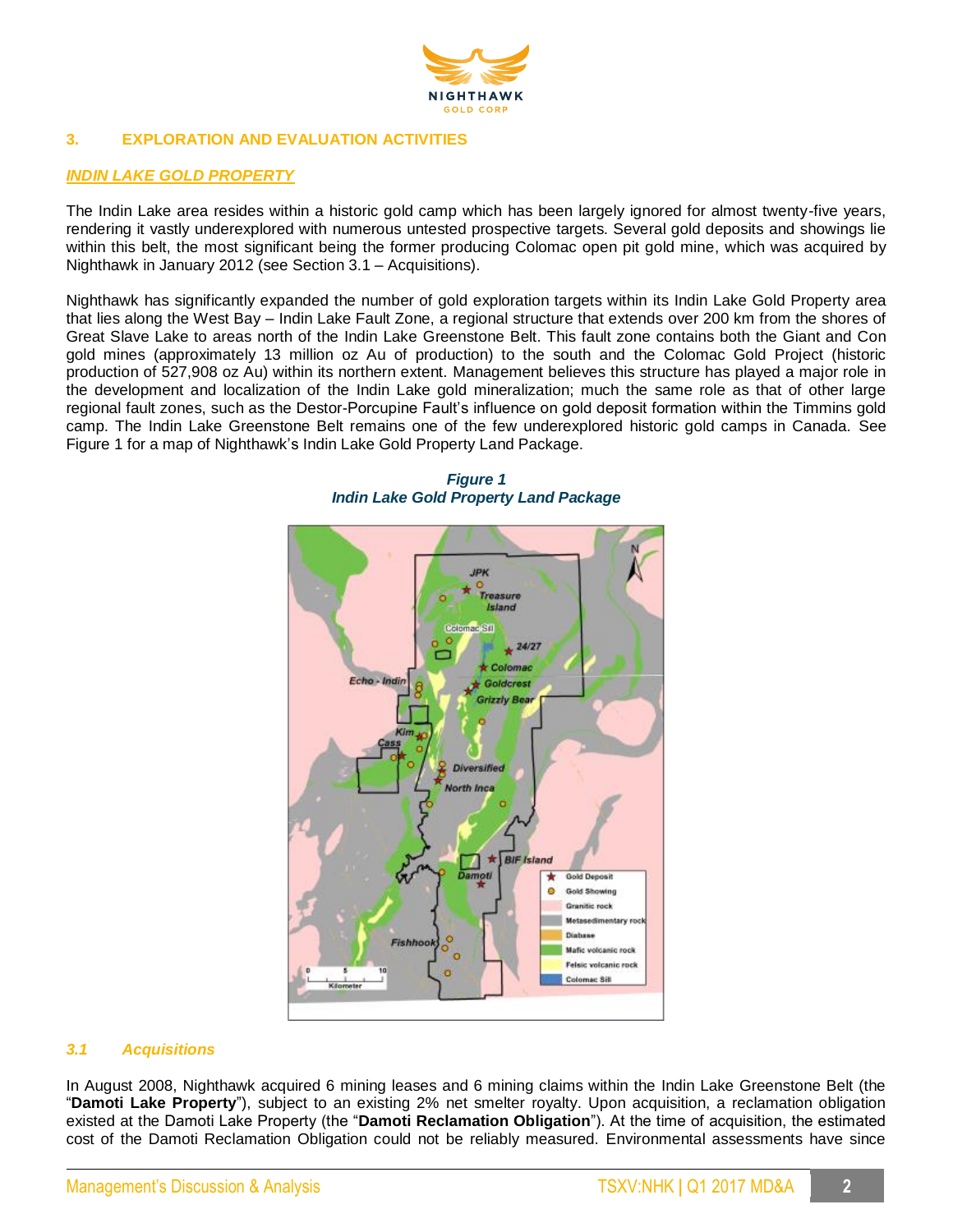

been carried out using a third party specialist and the cost of the Damoti Reclamation Obligation is estimated to be \$0.40 million. Costs related to the Damoti Lake Obligation are capitalized as acquisition costs related to the Damoti Lake Property as the liability was known and assumed at acquisition.

Under agreements dated in January 2011, and as amended in April 2013, the Company acquired a 100% interest in 15 mining leases and 3 mining claims located within the Indin Lake Greenstone Belt (the "**Indin Lake Claims/Leases**"), subject to existing net smelter royalties on certain claims ranging from 2% to 5%, for payments totalling \$0.73 million.

In January and April 2011, the Company staked 107 additional mining claims in the Indin Lake Greenstone Belt in the NWT, thereby linking the Damoti Lake Property with the Indin Lake Claims/Leases and consolidating much of the Indin Lake Gold Camp's ground to form the Indin Lake Gold Property.

#### *Acquisition of the Colomac Gold Project*

On January 26, 2012, the Company completed an agreement (the "**Colomac Agreement**") to acquire 100% of the mineral claims and leases of the former producing Colomac Gold Project in the NWT from Aboriginal Affairs and Northern Development Canada ("**AANDC**"). The Colomac Gold Project lies within the central portion of Nighthawk's 229,791 acre Indin Lake Gold Property. Through the acquisition, approximately 90% of the Indin Lake Greenstone Belt was consolidated. The Colomac Gold Project contains at least five separate gold deposits open in all directions (Colomac Main, Grizzly Bear, Goldcrest, Dyke Lake, and 24/27), only one of which, the Colomac Main Deposit, was historically mined. Intermittent mining from 1990 to 1997 was limited to one of three shallow open pits developed on a steeply dipping quartz-feldspar porphyry intrusion (Colomac sill). Historical production is reported to be 527,908 oz Au with an average head grade of 1.66 g/t Au. Mining activities exploited only a small portion of the sill's 7 km mineralized strike length. All mining and processing equipment and infrastructure have been removed from the Colomac Gold Project.

As consideration for the Colomac Gold Project, Nighthawk committed to perform reclamation services on three other sites within the Indin Lake Gold Property land package which are the responsibility of AANDC, being the Diversified, Chalco Lake, and Spider Lake sites. The obligation for the reclamation services being carried out on behalf of AANDC totals a maximum of \$5.00 million. Upon closing, security in the form of letters of credit totalling \$5.00 million (\$3.00 million for the Diversified site, \$1.00 million for the Chalco Lake site and \$1.00 million for the Spider Lake site) were posted in favour of AANDC (collectively, the "**Colomac LOC's**") to secure the obligation to perform the services for each site. The Colomac LOC's are secured by guaranteed investment certificates at a Canadian chartered bank for the same amounts (the "**Colomac GIC's**"). The Company did not assume the reclamation liabilities of these three sites and is not responsible for any historical environmental liabilities associated with the Colomac Gold Project. Upon completion of the reclamation services to the satisfaction of an independent third party engineer, the Colomac LOC's with respect to each site will be released and the hold restriction on the related Colomac GIC will be eliminated. At any time, the Company may terminate the liability relating to this service obligation, but consequently would relinquish the related Colomac GIC still held as security against the Colomac LOC's at that time. See Section 4 – Service Obligation Under Terms of Colomac Agreement for further details. In March 2013, the reclamation activities at the Chalco Lake site were completed as the approval of the third party engineer was obtained. Thus, the Colomac LOC with respect to the Chalco Lake site was released and the hold restriction on \$1.00 million was eliminated.

#### *3.2 National Instrument 43-101 Resource Estimate*

On June 17, 2013, Nighthawk announced its 2013 inferred resource estimate of 39.815 million tonnes with an average grade of 1.64 grams per tonne gold ("**g/t Au**") for 2.101 million ounces gold ("**oz Au**") using a cut-off grade of 0.6 g/t Au (the "**2013 Resource Estimate**"). The 2013 Resource Estimate increased average grade by 56%, and increased total contained ounces by 45% compared to the previously announced NI 43-101 inferred mineral resource estimate of 42.650 million tonnes with an average grade of 1.05 g/t Au for 1.446 million oz Au using a cut-off grade of 0.6 g/t Au in February 2012 (the "**2012 Resource Estimate**"). Colomac's five known gold deposits are represented in this mineral resource estimate: Colomac Sill, Goldcrest North, Goldcrest South, Grizzly Bear, and 24-27, of which the Colomac Sill currently accounts for 93.5% of the resource. All deposits are open laterally and to depth (see Figure 2 – Plan View of Deposits at Colomac). Historically mined volumes of the Colomac Main mineralization have been deleted from the current resource model.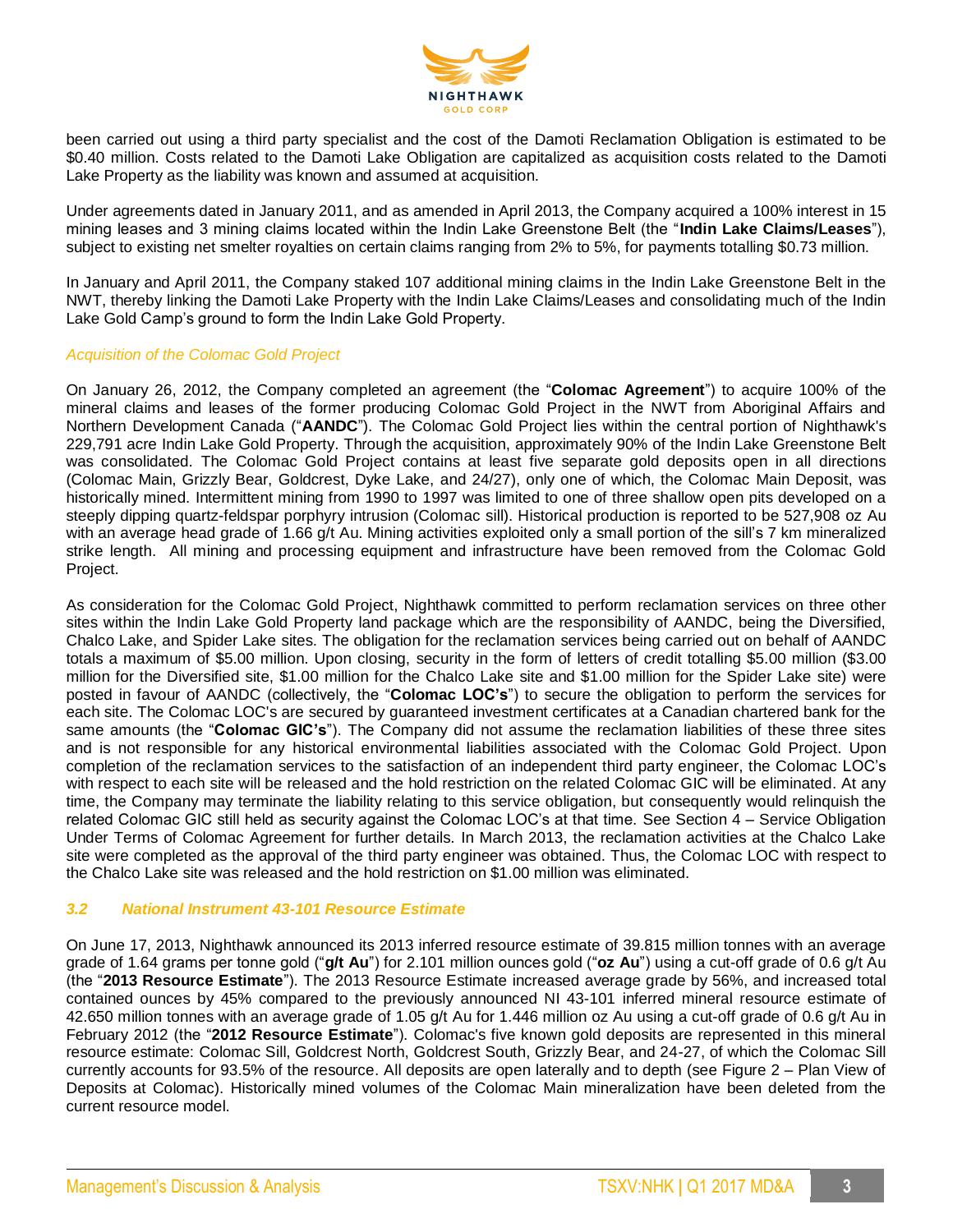

*Figure 2 Plan View of Deposits at Colomac*



Limited historical drilling discovered a high-grade shoot below the main deposit (at Zone 3.5) tracing it to a depth of 1,000 m. Only the upper portion of this shoot is not included in the 2013 Resource Estimate. The potential for additional high-grade shoots exists over the Colomac sill's seven km strike length and the Colomac Gold Project's tonnage and contained ounces are expected to increase due to the deposits' significant exploration prospects. Potential high-grade shoots, if delineated, may lead to an increase in the average grade.

ACA Howe International Limited ("**ACA Howe**") authored the NI 43-101 technical report (2013 Resource Estimate), which is available on SEDAR under Nighthawk's profile.

Table 1 identifies the Colomac Gold Project's mineralized zones, which are characterized by significant mineralized widths representing the potential for near-surface bulk tonnage deposits. Resources were defined using a block cut-off grade of 0.6 g/t Au. The 2013 Resource Estimate utilizes historic diamond drilling results from approximately 916 holes, with 30 holes drilled during the 2012 drill program and the balance of which were completed between 1987 and 1997. All resources have been assigned to the inferred category due to the historic nature of the data and the need for additional verification work, which has yet to be completed.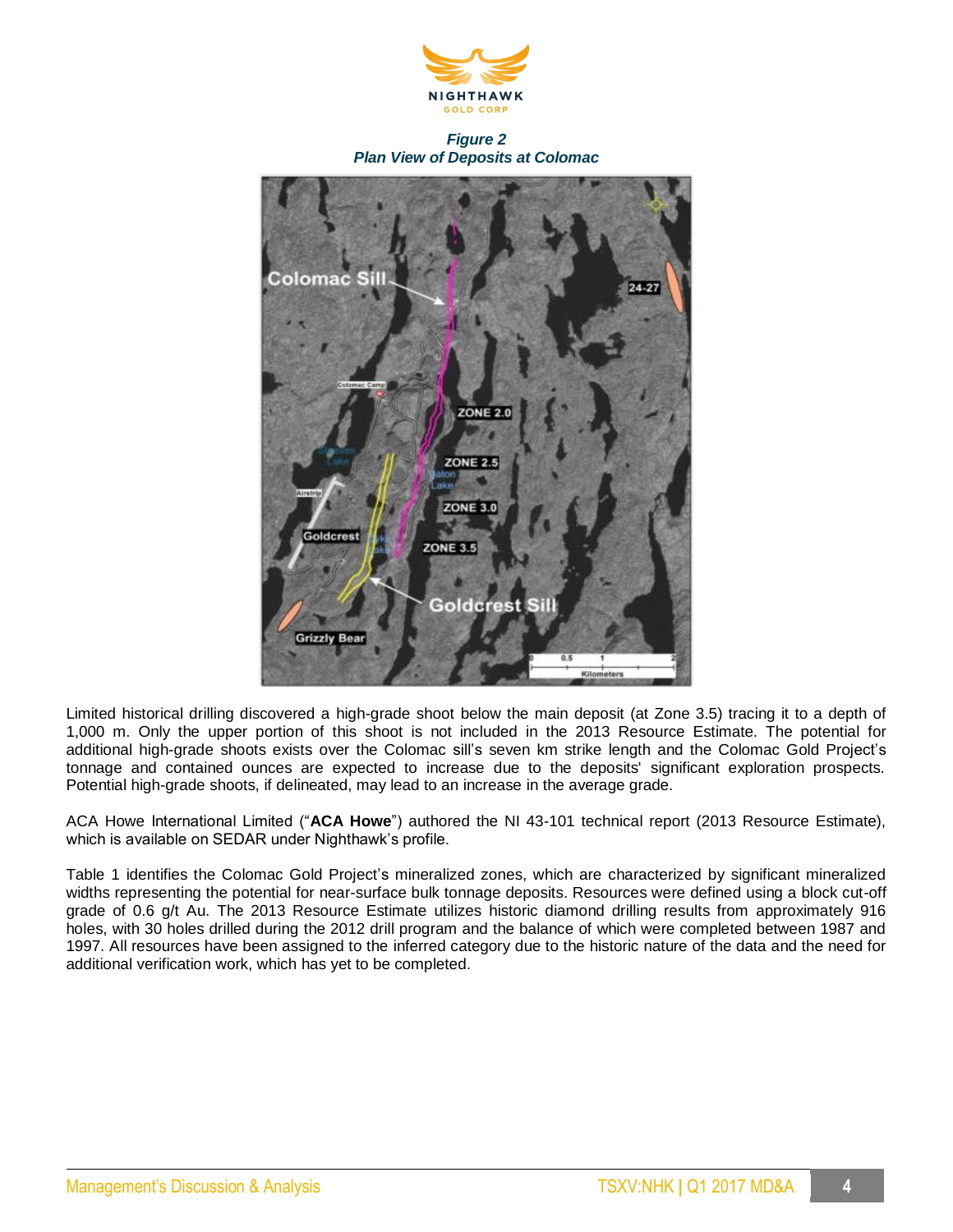

#### *Table 1*

# *Colomac Gold Project Inferred Mineral Resources by Zone (using Block Model Cut-off Grade of 0.6 g/t Au)*

| Zone            | <b>Tonnes</b> | g/t Au | Oz Au     |
|-----------------|---------------|--------|-----------|
| Colomac North   | 6,963,000     | 1.24   | 276,900   |
| Colomac Central | 19,170,000    | 1.63   | 1,002,000 |
| Colomac South   | 10,840,000    | 1.96   | 684,500   |
| Goldcrest North | 678,500       | 2.23   | 48,650    |
| Goldcrest South | 434,900       | 2.14   | 29,880    |
| Grizzly Bear    | 807,000       | 1.04   | 27,000    |
| 27              | 528,000       | 1.21   | 20,000    |
| 24              | 390,000       | 0.96   | 12,000    |
| <b>Total</b>    | 39,815,000    | 1.64   | 2,101,000 |

Notes to Table 1:

1. A block cut-off value of 0.6 g/t Au was applied to all resource blocks.

- 2. Tonnes and ounces have been rounded to reflect the relative accuracy of the mineral resource estimate; therefore numbers may not total correctly.
- 3. Mineral Resources were calculated with commercial mining software.
- 4. For 2013 updated Colomac and Goldcrest block models: Drill holes traces showing lithology and gold grade were reviewed in plan and cross section. Geological domains were created using Leapfrog Implicit Geological Modeling Software. Assays with each domain were top cut to 31 g/t and then composited to regular 5ft intervals. Block model grade interpolation was undertaken using Ordinary Kriging (OK).
- 5. For 2012 Grizzly Bear, 24 and 27 block models: Drill holes traces showing lithology and gold grade were reviewed in plan and cross section to generate mineralised domains. Assays with each domain were top cut to 31 g/t and then composited to regular 5ft intervals. Block model grade interpolation was undertaken using Multiple Indicator Kriging (MIK). Refer to Lee and Trinder (2012).
- 6. The resource estimate was prepared by Leon McGarry, B.Sc., Geologist, ACA Howe and supervised by Ian Trinder, M.Sc., P.Geo., ACA Howe.
- 7. Gold price is US\$1500 per ounce.
- 8. A default average specific gravity (SG) value of 2.7 has been used.
- 9. Mineral Resource tonnes quoted are not diluted.
- 10. No Measured or Indicated Resources or Mineral Reserves of any category are identified.
- 11. Mineral resources are not mineral reserves and by definition do not demonstrate economic viability. This mineral resource estimate includes Inferred mineral resources that are normally considered too speculative geologically to have economic considerations applied to them that would enable them to be categorized as mineral reserves. There is also no certainty that these Inferred mineral resources will be converted to the measured and indicated resource categories through further drilling, or into mineral reserves, once economic considerations are applied.
- 12. 1 troy ounce equals 31.10348 grams.

The inferred mineral resources are sensitive to the block model cut-off grade as shown in the sensitivity table in Table 2 as follows:

## *Table 2 Colomac Gold Project Global Block Model Cut-off Grade Sensitivity Table*

| <b>Block Model Cut-</b><br>off Value g/t Au | <b>Block Model Avg.</b><br>Grade g/t Au | <b>Block Model</b><br>Tonnage (Mt) | Total Oz Au |
|---------------------------------------------|-----------------------------------------|------------------------------------|-------------|
| 2.0                                         | 3.00                                    | 9.587                              | 925,400     |
| 1.5                                         | 2.44                                    | 17.048                             | 1,340,000   |
| 1.0                                         | 1.94                                    | 29.415                             | 1,835,000   |
| 0.8                                         | 1.79                                    | 34.469                             | 1,982,000   |
| 0.6                                         | 1.64                                    | 39.815                             | 2,101,000   |
| 0.5                                         | 1.55                                    | 43.562                             | 2,169,000   |
| 0.4                                         | 1.38                                    | 51.351                             | 2,281,000   |

Note: The reader is cautioned that the figures in this table are not a Mineral Resource Statement. The figures are only presented to show the sensitivity of the block model estimates to the selection of cut-off grade.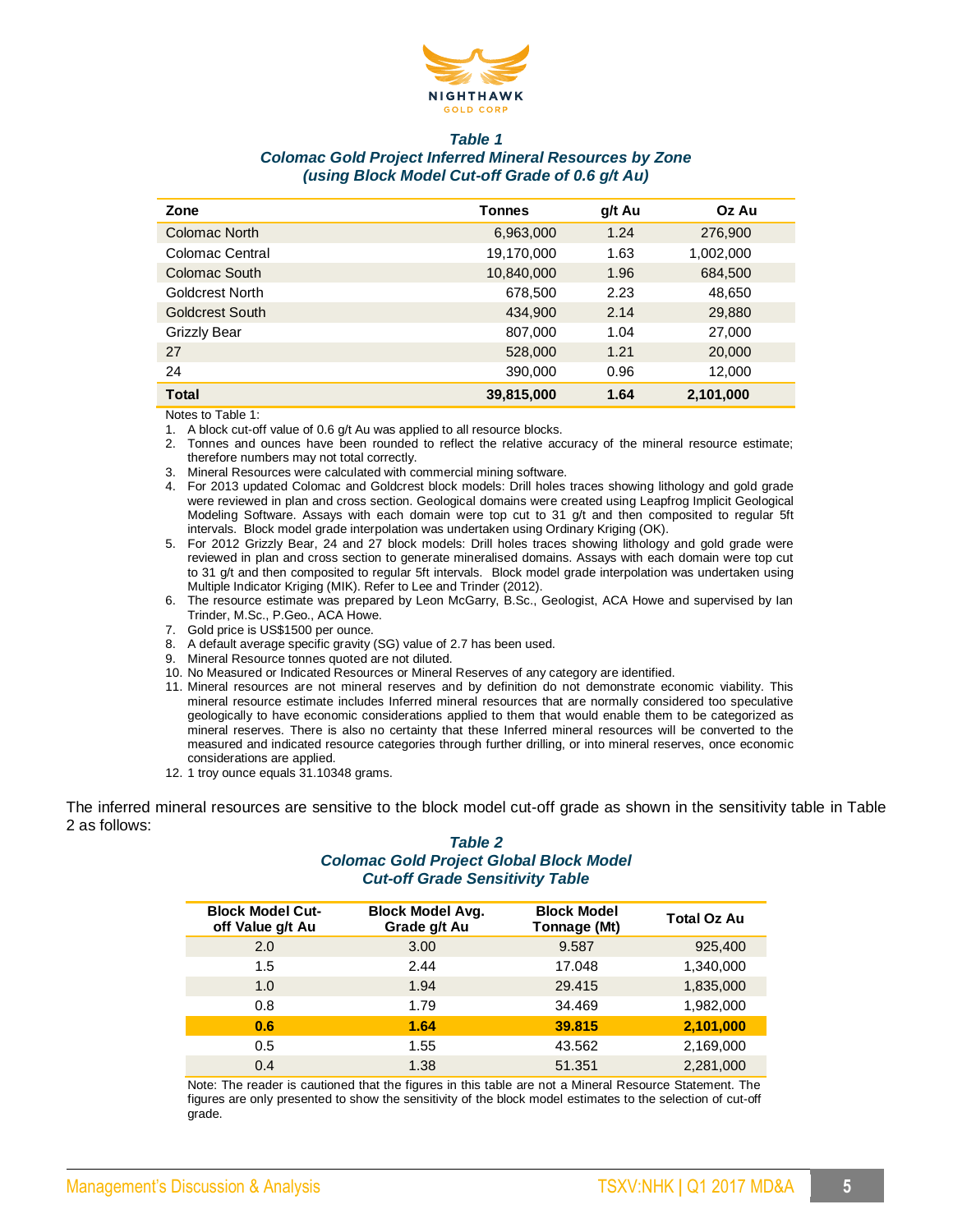

#### *Mineralized Zones*

Drilling in 2015 and 2016 to date has constrained the near surface dimensions of high-grade Zone 1.5 as upwards of 125 m long, 30 to 50 m in true width, and extending from surface down to 260 m vertical while open to depth. The discovery and presence of high-grade Zone 1.5 clearly demonstrates the potential for discovery of other higher grade domains throughout the Colomac and Goldcrest sills, and that given their size and continuity, they are expected to have a positive impact on resource expansion. Presently, the Company has identified similar bodies at Zone 3.5 and Zone 2.0 (explained below), while three other possibilities at Colomac were drilled over the course of the 2016 drill program.

Zone 2.0, within the northern part of the Colomac Main Zone, hosts a well-defined mineralized shoot with true widths ranging from 40 m near surface to 80 m at depth. Steeply plunging to the northeast, this style of mineralization constitutes a key opportunity as recent drilling has confirmed its continuation and increasing widths with depth. Zone 3.5, located 2.5 km to the south, is similar to Zone 2.0 but with significantly less drilling, has near surface true widths of 20 m ranging to 40 m at depth. The continuity and widths of mineralization characterizing these two zones establishes them as important prospects for resource expansion. Although less well defined than Zone 2.0, Zone 3.5 contains 0.528 million oz Au at 2.15 g/t Au, or over 1/4 of the current global resource with approximately 20% higher-grade. Of the sill's 7.0 km strike length, 5.5 km are outlined in the 2013 Resource Estimate. Since Zones 2.0 and 3.5 account for only about 20% of that mineralized length, the potential for the intrusion to host similar higher-grade shoots exists and represents a significant opportunity.

The Goldcrest Sill lies parallel to and 400 m west of the compositionally similar Colomac Sill. Two zones, Goldcrest North and South, lie along the sill's 2.5 km length and are included in the 2013 Resource Estimate. Zone estimates are based exclusively on limited historic drilling generally to less than 100 m depth. The Goldcrest resource, having the highest average grade at 2.2 g/t Au, represents a primary underexplored target that is open laterally and to depth.

# *3.3 The Colomac Gold Project*

Colomac is located 220 km northwest of Yellowknife, NWT, in the central portion of the Indin Lake Gold Property. Access is by winter road from Yellowknife for approximately three months each year, or year round by chartered aircraft to a 5,000 foot airstrip at site. Five separate gold deposits makeup Colomac (see Figure 2 and Table 1 above): Colomac Main, Grizzly Bear, Goldcrest, Goldcrest North, and 24/27. With the addition of the Colomac Gold Project, over 20 continuous km of mineralized structure has been consolidated (see Figure 3 below) that hosts 9 gold deposits (5 at the Colomac Gold Project, North Inca, Diversified, #3, and Lexindin). To the north, the mineralized structure deviates sharply to the west and hosts several gold showings over an additional 18 km.

Gold was initially discovered at Colomac in 1945. In 1990, Neptune Resources Corp. ("**Neptune**") put the property into production, but shut it down in 1991 due to unfavourable gold prices after producing 138,600 ounces gold. Royal Oak acquired Colomac from Neptune in April 1993. Royal Oak recommenced stripping operations in March 1994, with first gold production in July 1994. Royal Oak closed the mine in December 1997 citing low gold prices, and subsequently filed for court protection from its creditors under the Companies' Creditors Arrangement Act in April 1999. AANDC became the owner of Colomac by way of Court Order dated December 13, 1999 following the receivership of Royal Oak and its related companies and proceeded to complete the required remediation for the site. All mining and milling facilities were removed from the site subsequent to AANDC taking control of the property.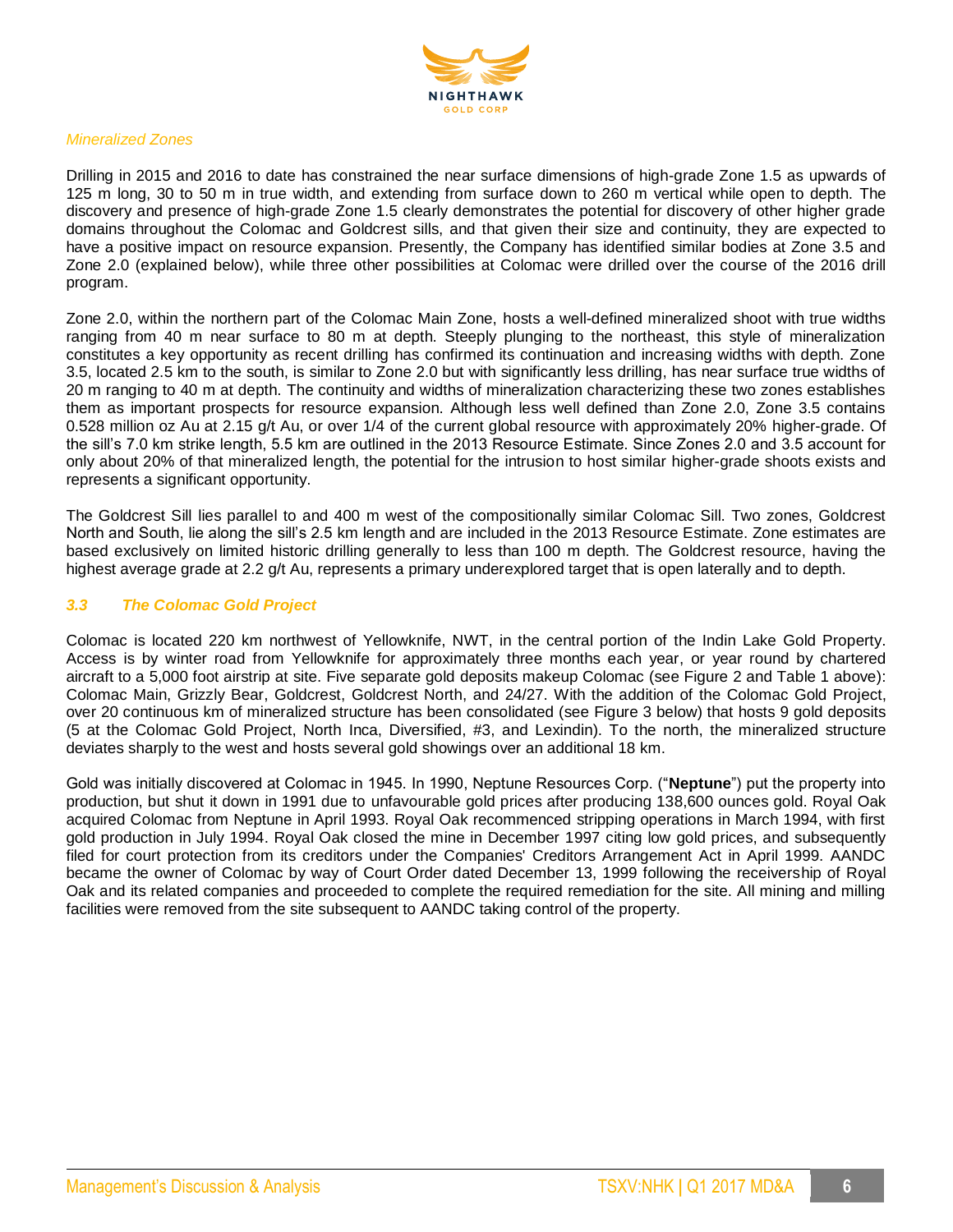

*Figure 3 Indin Lake Leta Arm Mineralized Structure with Colomac*



During its peak, Royal Oak employed over 250 workers on the Colomac site. Reported production statistics are presented in Table 3.

# *Table 3 Colomac Production History*

| Year  | <b>Ounces</b><br><b>Produced</b> | Tonnes<br><b>Milled</b> | Head<br>Grade<br>(q/tonne) | <b>Recovery</b> | Cash<br>Cost/oz<br>(US\$) | Average<br><b>Gold Price</b><br>(US\$) |
|-------|----------------------------------|-------------------------|----------------------------|-----------------|---------------------------|----------------------------------------|
| 1990  | 64,500                           | 1,040,000               | 1.89                       | 90%             | 300                       | 384                                    |
| 1991  | 74.100                           | 1.131.000               | 2.19                       | 94%             | <b>NA</b>                 | 362                                    |
| 1994  | 40,568                           | 985,091                 | 1.58                       | 87%             | <b>NA</b>                 | 384                                    |
| 1995  | 117.646                          | 2,725,388               | 1.61                       | 92%             | 383                       | 384                                    |
| 1996  | 122,416                          | 3,013,156               | 1.58                       | 87%             | 370                       | 388                                    |
| 1997  | 108,678                          | 2,906,081               | 1.51                       | 85%             | 354                       | 331                                    |
| Total | 527,908                          | 11,800,716              | 1.66                       | 89%             |                           |                                        |

Colomac's five known gold deposits lie within a north striking, steeply dipping, Archean greenstone belt of deformed sedimentary and intermediate to ultramafic volcanic rocks. Deposits appear in two distinct geological settings with the Colomac Main, Goldcrest, and Dyke Lake deposits hosted within a differentiated mafic intrusion, whereas the Grizzly Bear and 24/27 deposits occur near or within the sedimentary/volcanic rock contact.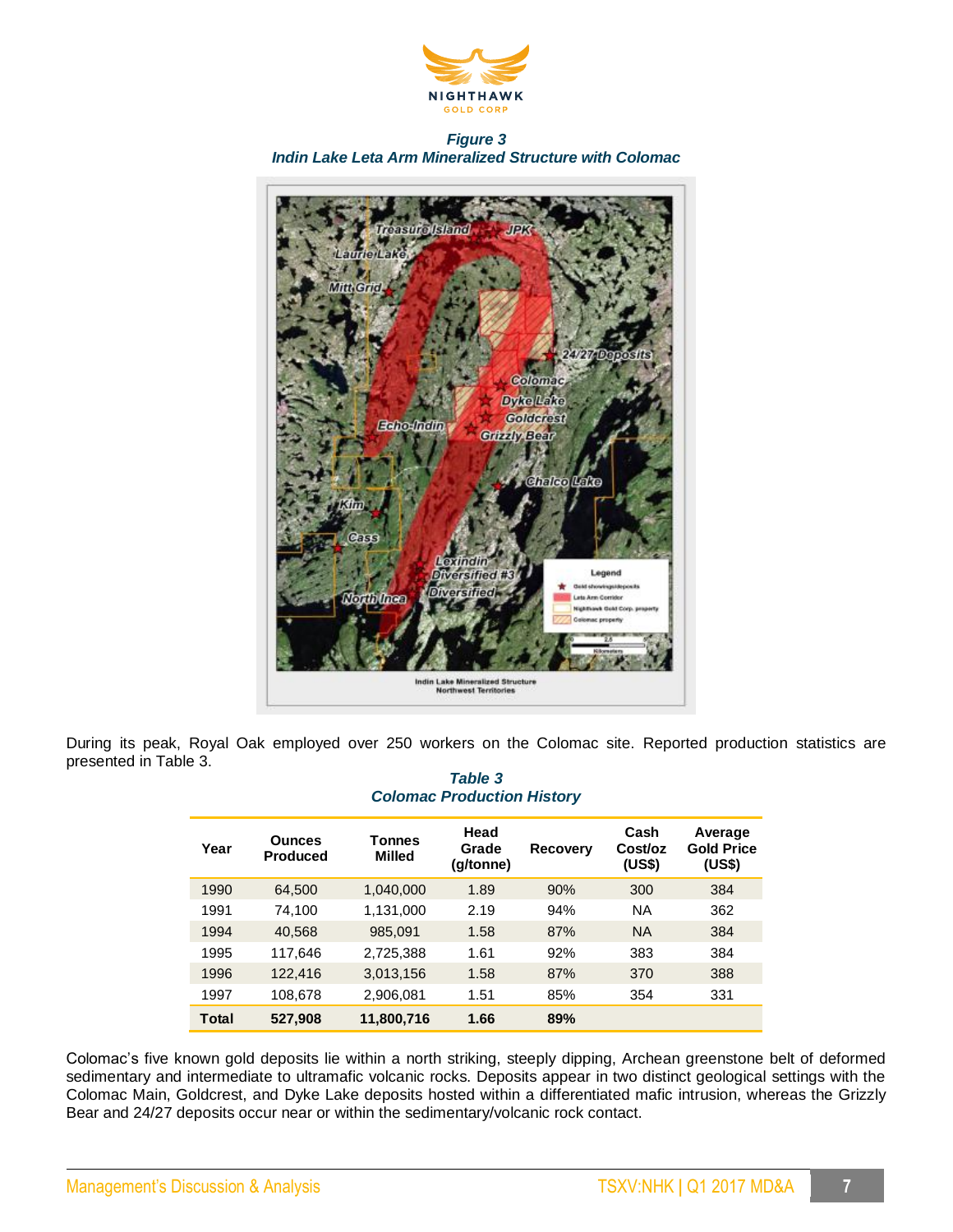

All historic gold production was extracted from the Colomac Main Deposit, which occurs in a north-south striking differentiated mafic sill approximately 7 km long and 120 m wide bounded by mafic volcanic rocks. Mineralization is predominantly free gold spatially associated with quartz-carbonate veining and minor sulphides. During deformation, the sill behaved as a competent unit enclosed within more ductile rocks, thus representing the classic competency contrast condition present in many Archean lode gold camps. This has led to the preferential emplacement of goldbearing veins within the intrusion.

## *3.4 Exploration Programs*

# *Prior Exploration Programs*

For details of previous exploration programs, please see the Company's previous MD&A's filed on SEDAR.

#### *2016 Exploration Program*

Nighthawk initiated its 2016 drill program at the Colomac Gold Project's Colomac and Goldcrest deposits in late June 2016 with two drill rigs and concluded by completing 8,400 m by late September. The objectives of the 34 hole 2016 program were to help delineate Zone 1.5, test for other higher-grade prospects within the Colomac and Goldcrest sills, and to target near-surface resource expansion opportunities. Drilling was planned to continue to expand recently discovered high-grade gold mineralization at Colomac (Zones 1.0, 1.5, 2.5 and 3.5), and follow-up on the 2014 drilling results at Goldcrest, all targeting shallow higher-grade mineralization and expanding known zones along strike. See Figure 4 below for 2016 drill program drill locations.



*Figure 4 2016 Drill Program – Drill Locations*

Drilling within Colomac Zone 1.5 followed-up on the success of 2014 and 2015 results where hole C14-06 intersected 52.50 m of 7.78 g/t Au (see December 3, 2014 news release), and 32.95 m of 4.19 g/t Au from hole C15-04B (see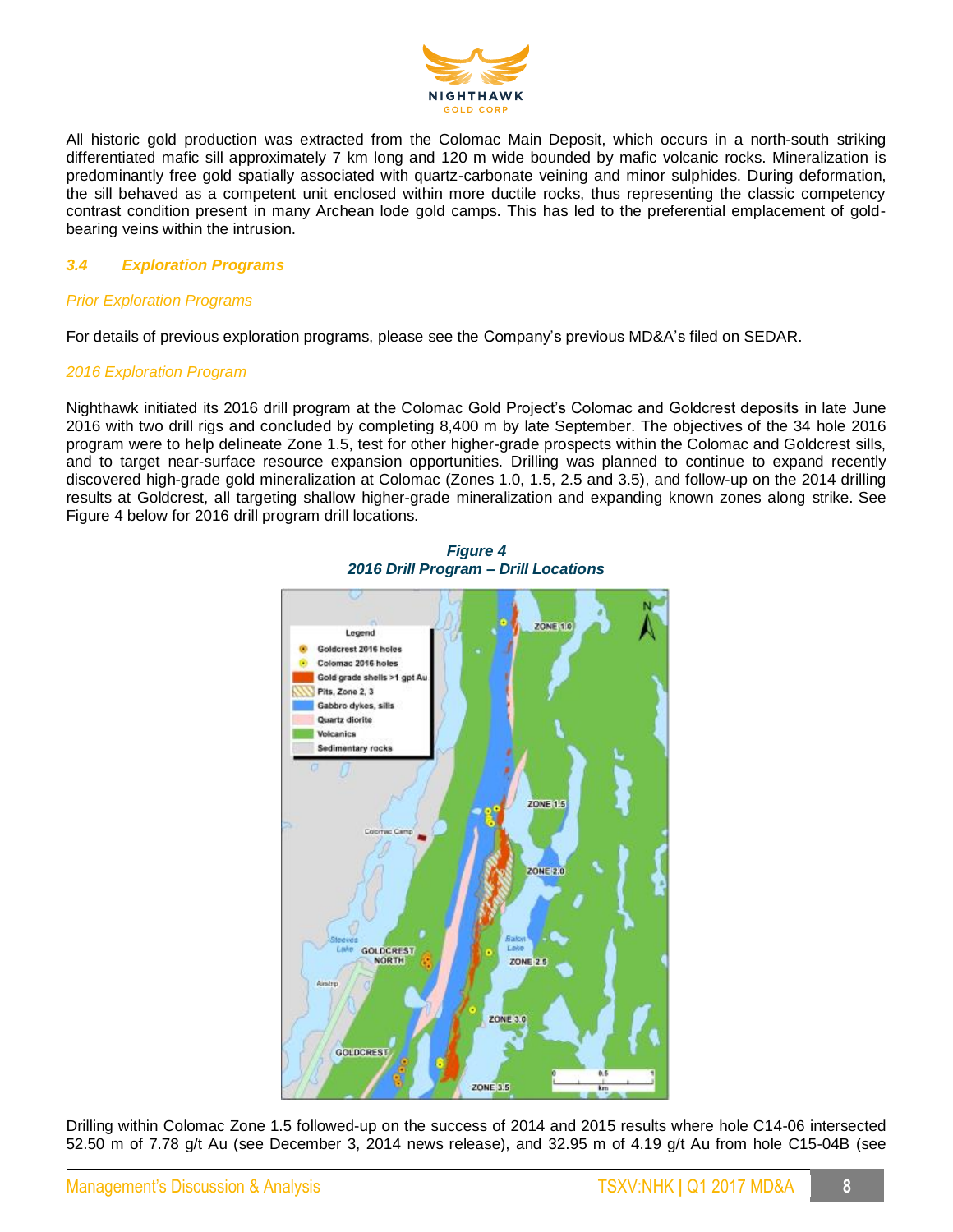

October 26, 2015 news release). Planned holes also targeted select locations within Zones 3.5 and 2.0 where significant near surface gaps in the current resource exist. Drilling at Goldcrest focused on the untested region along strike to the north and continue to extend mineralization intersected in the 2014 program. Holes were also planned for Goldcrest North, an isolated zone of near surface mineralization in the 2013 Resource located 600 m northeast of Goldcrest, but a section that the Company has never explored.

Outside of Colomac and Goldcrest, ongoing data compilation and syntheses continues as part of Nighthawk's regional prospecting and mapping programs and results from that work will be summarized in upcoming news releases.

### *Colomac Drilling*

On September 13, 2016, the Company announced initial results from the 2016 drill program and its drilling at Zone 1.5, highlights of which included hole C16-03 intersecting 52.07 m (40 m true width) of 7.72 g/t Au and hole C16-01 intersecting 31.45 m (25 m true width) of 4.14 g/t Au. Results not only proved that distinct higher grade domains clearly exist at Colomac, but that they can be sizable bodies of relatively predictable geometry and great continuity. Drillholes C16-01 and 01B were collared 25 m south of C15-05 and 05B, two holes drilled in 2015 as step-outs from the initial 2014 discovery hole C14-06. Both holes intersected significant mineralization over widths typical of Zone 1.5 mineralization indicating that the zone extends southward as C16-01 returned 31.45 m of 4.14 g/t Au, including 13.75 m of 6.52 g/t Au, and C16-01B 39.60 m of 2.38 g/t Au. Holes C16-02 and 02B were step-out holes 25 m south of C16- 01 and 01B. Although mineralization was intersected by both holes, it was weaker and over narrower widths, suggesting the high-grade portion of Zone 1.5 was not intersected, and that the southern boundary of this north plunging mineralized shoot may lie between the sections drilled by C16-01 and C16-02. Hole C16-03 was drilled 75 m north of C16-01 and was laid out to test the upward projection of mineralization cut by C15-06. At 100 m vertical depth and 65 m above the C15-06 intersection, C16-03 intersected 52.07 m of 7.72 g/t Au, including 25.47 m of 14.25 g/t Au, and including 12.35 m of 9.58 g/t Au.

On October 12, 2016, further drill results were announced and defined the near surface boundaries and dimensions of Zone 1.5, therefore supporting the existence of constrained high-grade domains within the Colomac mineralized system. Results displayed that the zone continues uninterrupted down plunge and supports its continuity of mineralization to depth, as C16-03B cut 72.65 m (50 m true width) of 5.58 g/t Au, including 17.80 m of 17.72 g/t Au, 100 m below the C16-03 intersection.

Hole C16-05 was collared 25 m north of C16-03 and 03B to test the northern limits of the zone. Although mineralization was intersected over significant widths, it was not the style typical of the higher grade domains, as a result the northern boundary is now fixed between the sections drilled by C16-03 and C16-03B and C16-05. Given the geometry of the plunging zone, C16-05 appears to have overshot the high-grade intersected in C16-03. Drilling has therefore constrained the near surface dimensions of high-grade Zone 1.5 as upwards of 125 m long, 30 to 50 m in true width, and extending from surface down to 260 m vertical while open to depth. The discovery and presence of high-grade Zone 1.5 clearly demonstrates the potential for discovery of other higher grade domains throughout the Colomac and Goldcrest sills, and that given their size and continuity, they are expected to have a positive impact on resource expansion, consequently they remain a priority exploration target for the Company. Presently, the Company has identified similar bodies at Zone 3.5 and Zone 2.0, while three other possibilities were drilled over the course of the 2016 drill program.

On November 24, 2016, the Company announced results from potential high-grade prospects along the seven kilometre Colomac sill and parallel Goldcrest sill. See press release for results of Zones 1.0 and 2.5, two new Colomac high-grade gold zone candidates, as well as near surface resource expansion targets at Zone 3.5. Drilling extended Zone 1.0 by an additional 30 m to the south, and confirmed the existence of a broad zone of near surface mineralization, open to depth, and extending over a surface strike length in excess of 90 m. Current modelling appears to indicate that better mineralization, and the potential for a high-grade zone, may occur with depth and south of the current hole. Targets generated from that work will be drilled in the upcoming 2017 campaign. Nighthawk has yet to explore the two kilometres of sill between Zone 1.0 and high-grade Zone 1.5, a region that remains relatively open and untested, with only sparse, shallow, and widely spaced historical holes.

Four holes were drilled to test the southern extension of high-grade Zone 3.5, to better constrain its southern boundary, and to infill a near surface resource gap. Hole C16-08 encountered a narrowing of the host quartz diorite, and along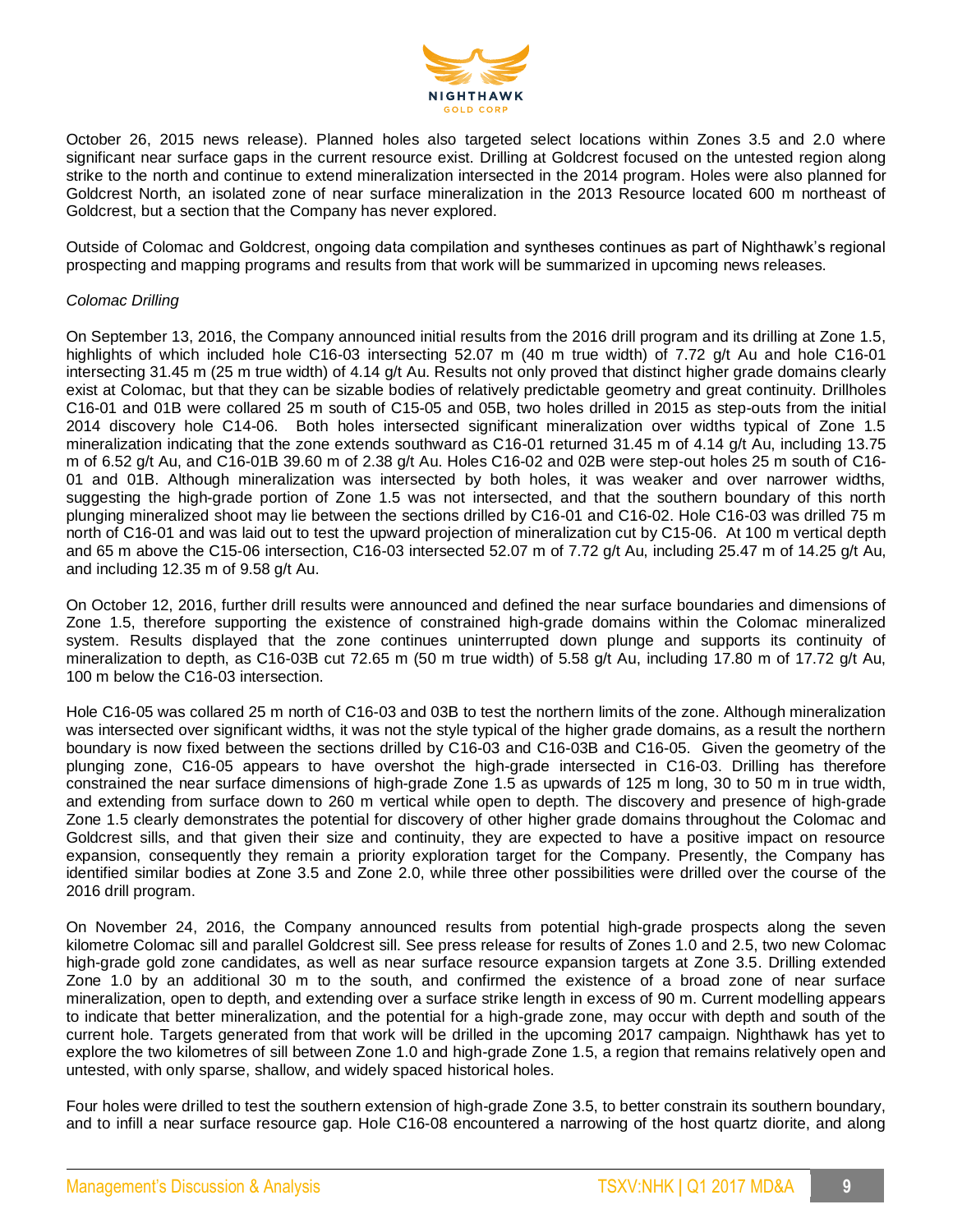

with steeper hole C16-08B, returned narrow cuts of weak mineralization, indicating that the southern boundary of the high-grade portion of the zone lies immediately north.

Hole C16-09, collared 33 m south of C16-08, intersected a near surface intercept of 13.05 m of 1.44 g/t gold including 5.60 m of 2.22 g/t gold, grades more typical of Colomac mineralization lateral to high-grade shoots. Hole C16-09B, a steeper hole from the same setup, intersected 9.00 m of 0.94 g/t gold. Both holes intersected mineralization at fairly shallow depths of 57 m and 102 m, respectively. The better mineralization reported for C16-09 over holes C16-08 and C16-08B is a possible indication that a continuation of Zone 3.5, or another north plunging gold zone, lies to the south. Additional modelling is underway to detail a vector direction for follow-up drilling. The core of Zone 3.5 is known to extend to a vertical depth in excess of 800 m, as determined by a 1997 historical hole that intersected 4.57 m of 7.63 g/t gold and 12.19 m of 3.24 g/t gold. Given that the sill appears uninterrupted to depth, it is believed that Colomac high-grade zones remain open to depth and follow a steeply plunging trajectory to the northeast.

On December 21, 2016, further results were reported on which tested the high-grade potential of Zone 3.0. Two holes were drilled to extend the northern limits of the zone and expand its near surface resource, and to infill an untested shallow resource gap between Zone 3.0 and the southern boundary of the less defined Zone 2.5. 2016 drilling at Zone 2.5 established it as a high-grade candidate, returning both broad widths of near-surface gold mineralization and extending its northern limit with hole C16-07, which returned 44.00 m (33.00 m true width) of 1.29 g/t gold that included 16.80 m of 1.92 g/t gold. The steeper hole C16-07B returned 57.00 m (37.00 m true width) of 1.47 g/t gold, including 34.65 m of 1.88 g/t gold and an internal 13.50 m of 2.82 g/t gold.

Hole C16-10 expanded Zone 3.0 northward and to a depth of 200 m below surface, effectively reducing the data gap between Zone 3.0 and Zone 2.5, by intersecting 20.18 m (12.70 m true width) of 1.80 g/t gold, including 4.53 m of 2.73 g/t gold, and 7.40 m of 2.30 g/t gold, including an internal 3.55 m of 3.53 g/t gold. The steeper hole C16-10B, intersected 14.20 m (6.80 m true width) of 1.42 g/t gold or 12.05 m (5.80 m true width) of 1.50 g/t gold, including 5.30 m of 1.73 g/t gold and 4.0 m of 1.95 g/t gold.

Additional drilling is currently being planned for Zone 3.0 in order to evaluate the remaining untested data gaps, and to continue probing for a potential high-grade domain that may lie laterally to hole C16-10 and to depth.

#### *Goldcrest Drilling*

The 2016 drill program also included drilling at Goldcrest North and drilling within part of Goldcrest sill's main section located approximately 1.5 km to the south-southwest of Goldcrest North. The area is of particular interest as Goldcrest contributes the highest average grade in the current resource estimate at 2.19 g/t gold (June 17, 2013 news release), yet it remains underexplored off its flanks and to depth. Eight holes were drilled at Goldcrest North to test the projection of the zone's near surface mineralization to depth beneath the current resource. The remaining seven Goldcrest holes drilled the sill's main section and explored for broad, near surface, potential high-grade gold zones within relatively untested areas both north and south of Nighthawk's 2014 drilling program. Four holes were reported in an October 12, 2016 news release, four holes in a November 24, 2016 news release, and the final seven holes in a December 21, 2016 news release.

Goldcrest North appears to be a detached portion of the main 2.5 km long Goldcrest sill located 600 m to the southwest. Nighthawk's 2016 drill program was its first campaign at Goldcrest North in which eight holes were laid out to test the downdip and lateral extensions of mineralization intersected by historical drilling, to probe for the presence of higher grade domains, and to gather much needed information to more effectively model sill geometry.

2016 Goldcrest North holes all intersected gold mineralization over a strike length of approximately 110 m. Although gold values typical of Colomac-type high-grade zones were not encountered, better values do occur within a central 55 m section bracketed by holes G16-02-02B and G16-03, -03B, and highlighted by hole G16-05, which intersected 12.25 m (8.00 m true width) of 1.49 g/t gold, and a separate broad low-grade zone of 25.25 m (16.00 m true width) of 0.67 g/t gold. Geological models are currently being updated to help visualize additional target opportunities, and to better understand the geochemical results, character, and significance of noted cross-cutting dykes similar to the host quartz diorite.

Goldcrest hole G16-07 was collared near the southern limit of the area drilled in 2014 and returned 9.00 m (5.90 m true width) of 3.10 g/t gold, including 5.25 m of 4.98 g/t gold. Undercut hole G16-07B intersected multiple gold intervals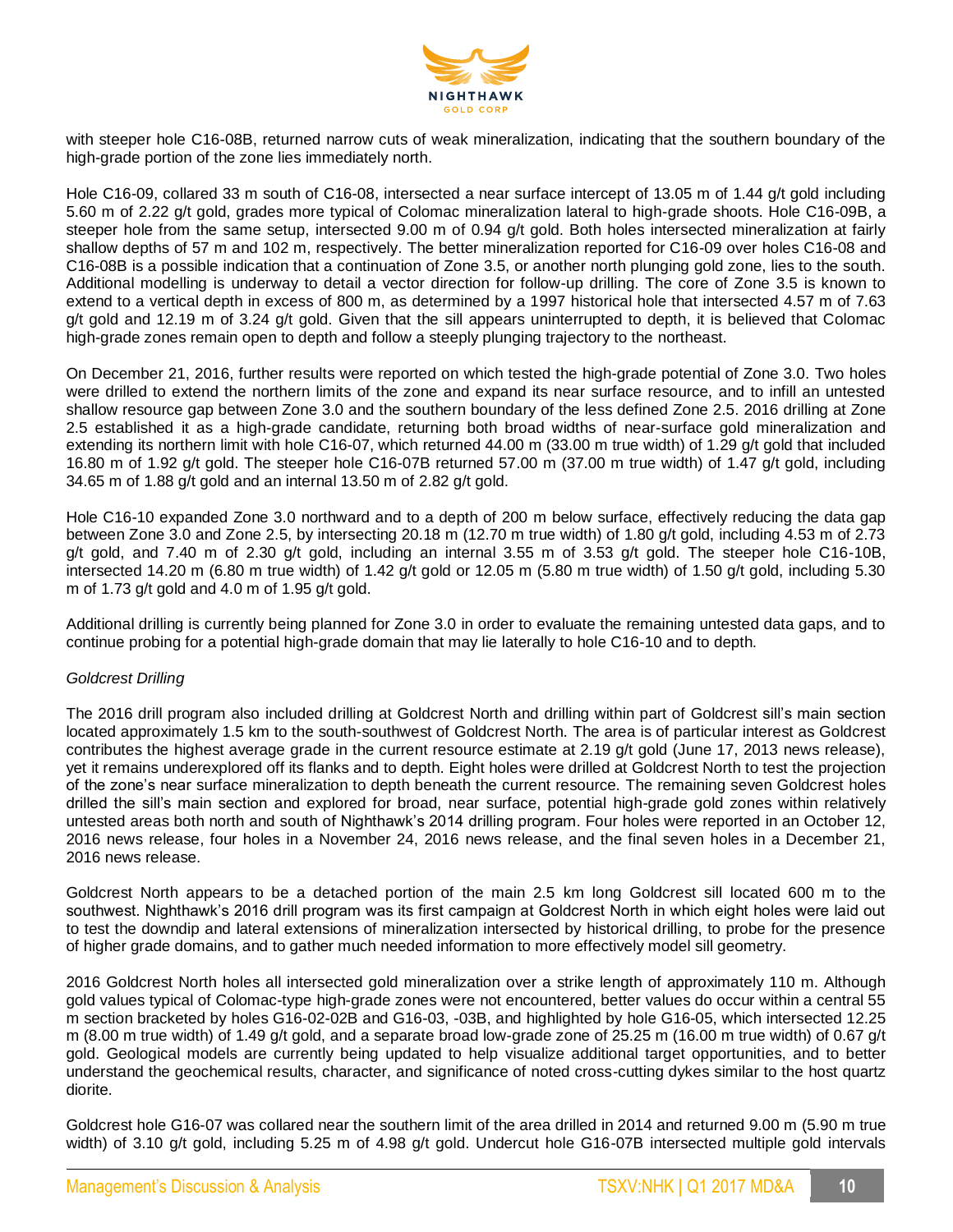

including 12.70 m (6.70 m true width) of 1.67 g/t gold, including 7.45 m of 2.51 g/t gold and 3.25 m of 4.41 g/t gold, and a further separate 0.50 m of 34.80 g/t gold, and a 12.65 m (6.80 m true width) of 1.58 g/t gold including 2.90 m of 5.72 g/t gold. Although G16-07, -07B did not encounter mineralization typical of a high-grade gold zone, it is only the second setup drilled north of a dextral transverse fault in a relatively open and sparsely tested area. Hole G14-02, located 46 m to the northeast, returned shallow intercepts of trace gold values over core lengths of up to 10.25 m (see September 25, 2014 news release). Detailed geological models are currently being updated to help define future drilling in the area. The proximity of G16-07, 07B to a transverse fault, multiple 10+ metre gold intercepts within the steeper hole, and the occurrence of several high gold values, upgrades this area as a good candidate for broad, potentially highgrade gold mineralization both laterally and especially with depth.

Four other Goldcrest holes (G16-09 through G16-11, and G16-06) were collared to explore the northern extension of the 450 m main section of the sill tested in 2014. G16-09 drilled quartz diorite intersecting quartz veining and visible gold returning a best value of 1.50 m of 2.75 g/t gold and a number of samples with discreet lower gold assays. Two shallower holes, G14-08, -08B (October 27, 2014, and November 26, 2014) collared 12 m to the southwest returned multiple gold intervals including 11.00 m of 2.15 g/t gold and 10.50 m of 2.42 g/t gold. Hole G16-09 was collared at a steeper angle (-70 degrees) and encountered a gap in better gold mineralization. It may have undershot a portion of the main north plunging shoot. This is in part validated by results from G16-10 located 65 m north-northwest of G16-09, which confirms the continuity of the gold zone with depth.

Hole G16-10, a steep hole at -65 degrees, returned 26.05 m (14.7 m true width) of 2.16 g/t gold, including 3.75 m of 12.39 g/t gold, and separate intercepts of 6.30 m (3.60 m true width) of 3.04 g/t gold, and a 11.05 m (6.40 m true width) of 1.57 g/t gold. Hole G14-09 (see November 26, 2014 new release), a previous shallow hole 7 m to the southwest, intersected 40.00 m of 2.52 g/t gold, including 5.20 m of 7.82 g/t gold and 12.50 m of 3.64 g/t gold. Geological models are currently being updated for this Goldcrest zone, which appears to extend 125 m in strike (see November 26, 2014 news release).

#### *2017 Exploration Program*

The Company is currently planning its most active exploration program to date, scheduled to commence in early 2017 and extend through to October. Current modelling suggests better mineralization may lie south of the recent drilling at Zone 1.0, within an underexplored 2 km section between Zones 1.0 and high-grade Zone 1.5. Zone 2.5 intersections are reported over significant widths and are typical of Colomac high-grade domains, but grades are more reflective of mineralization lateral to high-grade targets. Additional drilling is being planned to further explore these zones and the depth extent of high-grade Zone 1.5. Drilling at high-grade Zone 1.5 will resume by tracing it to depth and testing for the potential coalescence of high-grade Zones 2.0 and 1.5, a priority target area, that if proven, would become the deposits largest zone and host significant ounces of higher grade mineralization. Field exploration in 2017 promises to be the most extensive since Nighthawk commenced working in the Northwest Territories. Activities will focus on drilling the Colomac Gold Project, but will also employ an array of techniques, including airborne and ground geophysics, and detailed geological mapping and prospecting, to enhance target areas at both Colomac and within the highly prospective Indin Lake Gold Property.

#### *SUPERIOR PROJECT*

The Superior Project is located approximately 85 km northwest of Sault Ste. Marie, Ontario, is approximately 179 square km of contiguous claims, and includes the past-producing Coppercorp Mine. The Coppercorp Mine operated from 1965 to 1972 and reportedly produced roughly one million tonnes of ore at a mine-recovered grade of 1.16% copper, which is equal to 23.8 million pounds of copper, (SMDR 000852, Source Mineral Deposit Records, Sault Ste. Marie District Geologist's Office, MND&M). The mine shut down due to a decline in copper prices and following closure, the property was restricted from any mining and exploration activity for 30 years.

No further exploration expenditures are budgeted to be spent on the Superior Project in the foreseeable future. As the claims remain in good standing for several years, the Company may look to sell or joint venture the project as the Company's focus remains the Indin Lake Gold Property.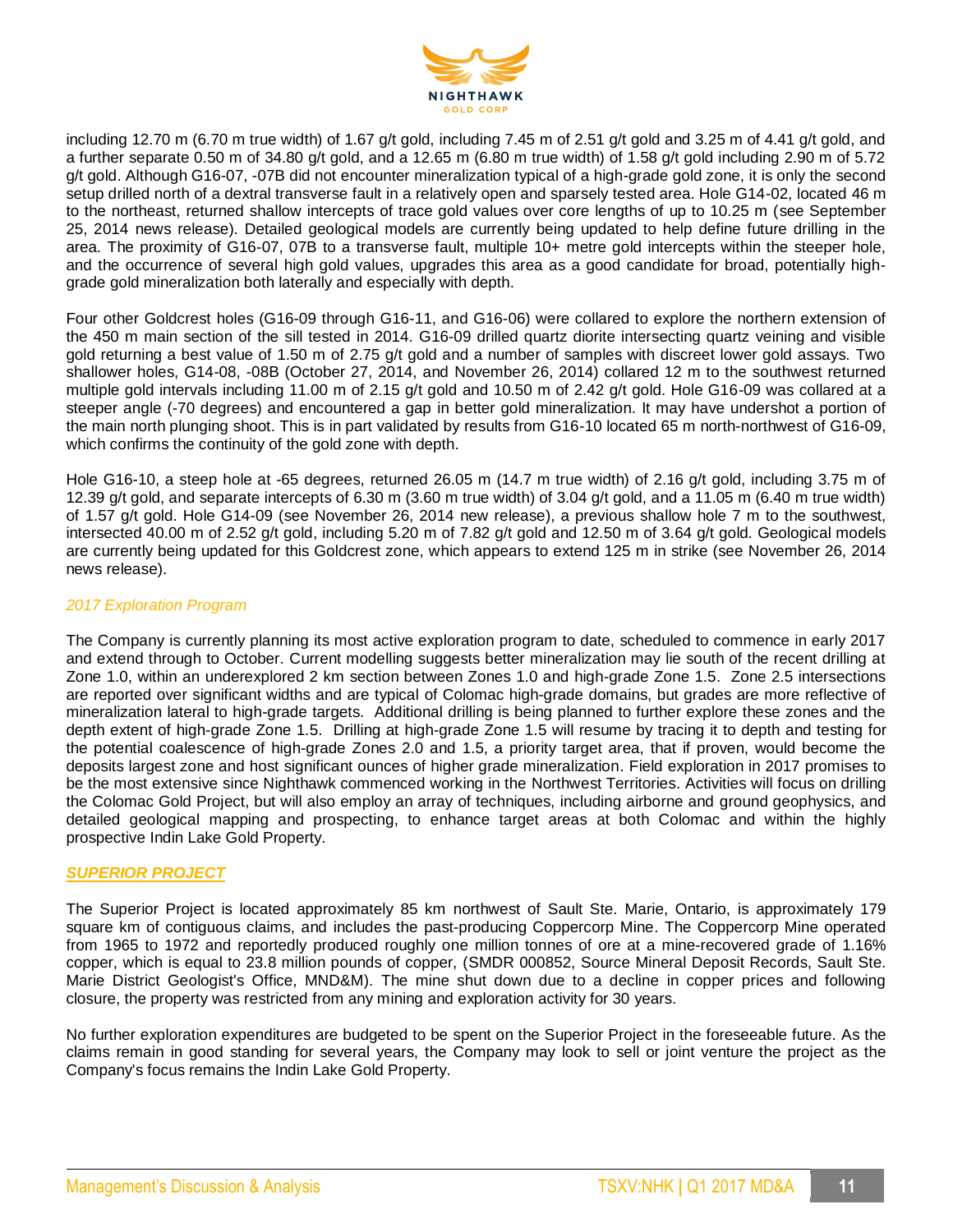

# **4. SERVICE OBLIGATION UNDER TERMS OF COLOMAC AGREEMENT**

As consideration for the Colomac Gold Project (see Section 3.1 – Acquisitions), Nighthawk committed to perform reclamation services on three other sites within the Indin Lake Gold Property land package which are the responsibility of AANDC, being the Diversified, Chalco Lake, and Spider Lake sites. The obligation for the reclamation services being carried out on behalf of AANDC totals a maximum of \$5.00 million. The Company entered into the Colomac LOC's totaling \$5.00 million in favour of AANDC to secure the obligation to perform the reclamation services for each site. The Colomac LOC's are thereby secured by the Colomac GIC's at a Canadian chartered bank for the same amounts.

The Company has not assumed the reclamation liabilities of these three sites directly and is not responsible for any historical environmental liabilities associated with the Colomac Gold Project. Upon completion of the reclamation services to the satisfaction of an independent third party engineer, the Colomac LOC's with respect to each site will be released and the hold restriction on the related Colomac GIC will be eliminated (\$3.00 million for the Diversified site, \$1.00 million for the Chalco Lake site and \$1.00 million for the Spider Lake site). The service obligation with respect to the Chalco Lake site was completed during Fiscal 2013 and no further work is required thereon. At any time, the Company may terminate the liability relating to this service obligation, but as a consequence would relinquish the related Colomac GIC still held as security against the Colomac LOC's at that time.

#### *Diversified*

No costs were incurred on the Diversified service obligation during Q1 2017. Cumulative expenditures to October 31, 2016 are \$1.28 million. During the year ended July 31, 2012, significant work was performed (\$1.22 million) to remove a majority of the existing structures, hazardous and non-hazardous waste from the site. A spur ice road to the Diversified site was previously commissioned during the winter months to efficiently transport the material offsite to the appropriate disposal facilities. No further demolition work is required at Diversified as all structures have been removed. Remaining work includes the removal of debris, management of contaminated soil and planning closure of the mine shaft. Further significant remediation work on this site may be carried out once a final reclamation plan has been prepared and all necessary approvals obtained from AANDC. Fulfillment of this obligation would require the use of hard dollar funds (non-flow-through) and may be carried out when the Company has a sufficient budget to do so. Once the work is completed however, the Colomac LOC (for Diversified) would be terminated and the restriction on the related Colomac GIC of \$3.00 million would be released.

#### *Spider Lake*

No costs were incurred on the Spider Lake service obligation during Q1 2017. Cumulative expenditures to October 31, 2016 are \$0.23 million. During the summer of 2012, Nighthawk carried out a delineation program at Spider Lake and obtained a better estimate of the hydrocarbon and metals contamination at site. A waste rock characterization program was performed as well. Results of these programs allowed Nighthawk to plan the reclamation work at this site. All necessary approvals of the Spider Lake reclamation plan have been obtained. The reclamation work planned for the summer of 2014 was not able to be carried out as the Company did not have a sufficient budget of hard dollar funds (non-flow-through) to complete the work. Once the work is completed however, the Colomac LOC (for Spider Lake) would be terminated and the restriction on the related Colomac GIC of \$1.00 million would be released.

#### **5. EXPLORATION AND EVALUATION EXPENDITURES**

|                                 |                                 | Incurred During Q1 2017  |                          |                                    |
|---------------------------------|---------------------------------|--------------------------|--------------------------|------------------------------------|
| <b>Property</b>                 | <b>Balance July 31,</b><br>2016 | <b>Acquisition costs</b> | <b>Exploration costs</b> | <b>Balance October 31,</b><br>2016 |
| <b>Indin Lake Gold Property</b> | \$39,353,425                    | \$17.384                 | \$2,132,080              | \$41,502,889                       |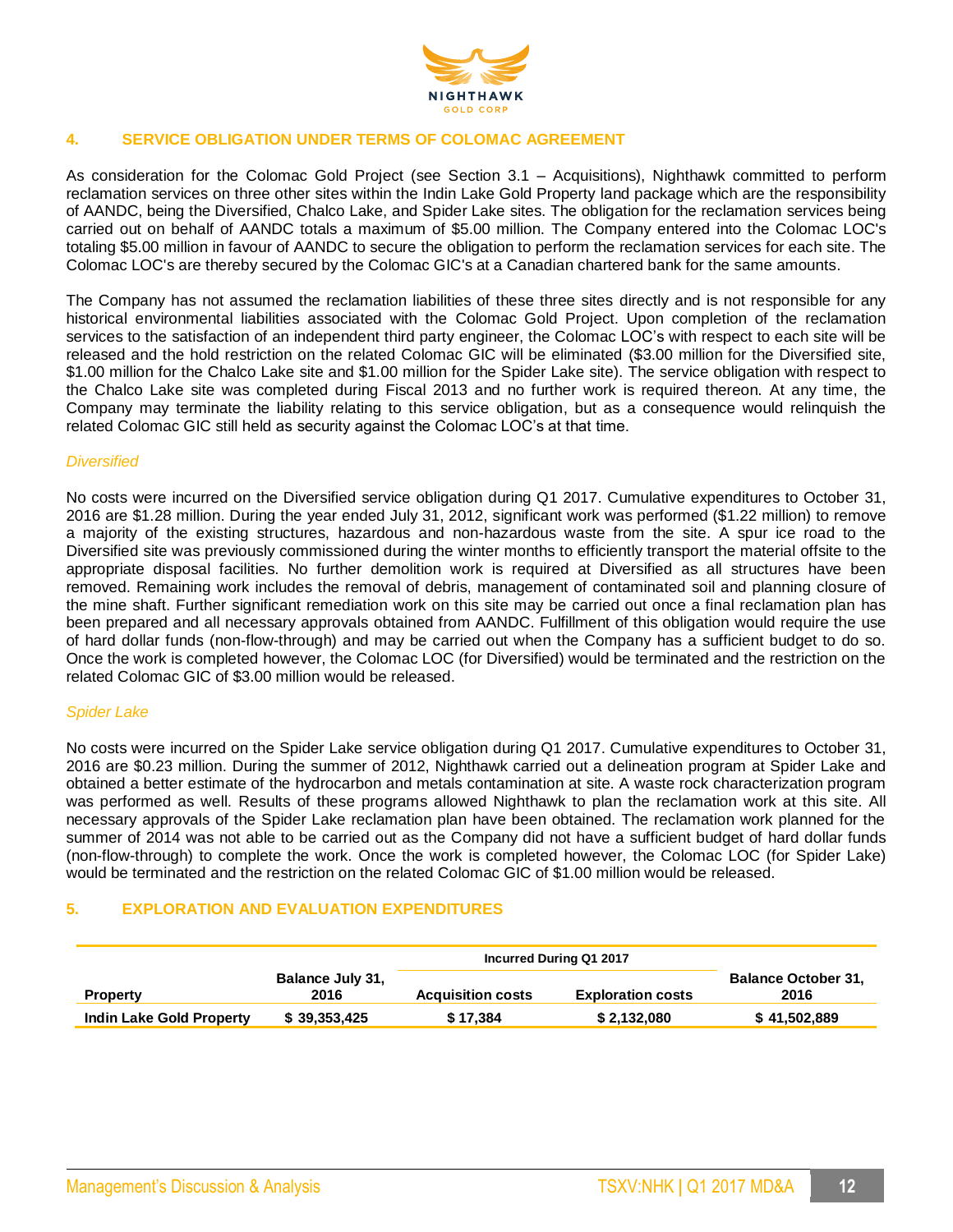

The following table identifies the breakdown of the Indin Lake Gold Property's exploration and evaluation expenditures for the three months ended October 31, 2016 and 2015:

#### *Indin Lake Gold Property Capitalized Exploration and Evaluation Expenditures For The Three Months Ended October 31, 2016 and 2015*

| Three Months Ended October 31,                 | 2016         | 2015         |
|------------------------------------------------|--------------|--------------|
| <b>Option Payments &amp; Acquisition Costs</b> |              |              |
| Balance, beginning of period                   | \$10,138,739 | \$10,551,501 |
| Acquisition costs                              | 17,384       | 32,595       |
| Balance, end of period                         | \$10,156,123 | \$10,584,096 |
| <b>Exploration Costs</b>                       |              |              |
| Balance, beginning of period                   | \$29,214,686 | \$27,203,593 |
| Drilling                                       | 629,510      | 248,173      |
| Transportation                                 | 604,560      | 376,068      |
| Camp                                           | 365,966      | 282,070      |
| Geological & consultant fees                   | 282,956      | 319,158      |
| Assaying & analytical                          | 169,269      | 73,249       |
| Prospecting                                    | 50,850       |              |
| Administrative office costs & other            | 11,544       | 5,583        |
| Licenses & permits                             | 10,150       | 13,166       |
| Environmental                                  | 7,275        | 5,550        |
|                                                | 2,132,080    | 1,323,017    |
| Balance, end of period                         | \$31,346,766 | \$28,526,610 |
| <b>Cumulative Expenditures to Period End</b>   | \$41,502,889 | \$39,110,706 |

During the three months ended October 31, 2016, capitalized acquisition costs of \$2.15 million were incurred, of which \$0.02 million related to the Damoti Reclamation Obligation (as described in section 3.1 – Acquisitions) and \$2.13 million related to capitalized exploration costs on the Indin Lake Gold Property.

Capitalized exploration costs of \$2.13 million were incurred for the three months ended October 31, 2016. \$1.80 million related to the 2016 exploration program (drilling & prospecting), which ran from late June to September 2016; \$0.33 million related to ongoing geological evaluation and consulting costs, annual property lease payments. Exploration costs related to the ongoing geological evaluation of the Colomac Gold Project and included drilling and transportation, the organization of the camp and the necessary logistical costs therein, geological and consulting fees, and assaying costs, as well as regional reconnaissance/prospecting expenses and mining lease renewal costs associated with the entire Indin Lake Gold Property. Exploration costs of \$1.32 million were incurred for the previous three months ended October 31, 2015. The limited 2015 exploration program was carried out from late July to September 2015 and related to the ongoing geological evaluation of the Colomac Gold Project and primarily included drilling and transportation, the organization of the camp and the necessary logistical costs therein, geological and consulting fees, as well as assaying costs.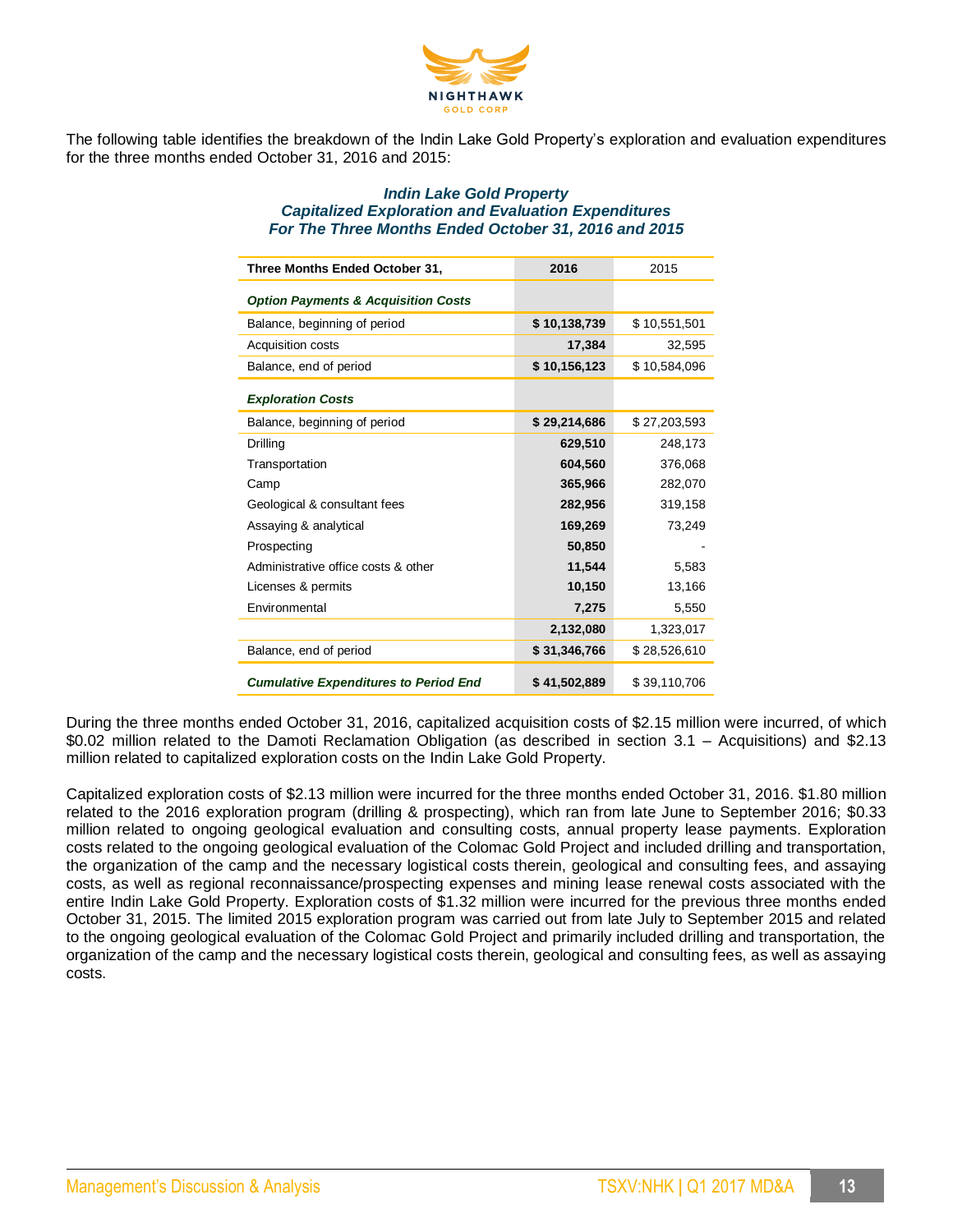

## *Indin Lake Gold Property 2016/2015 Exploration Programs*

|                                    | 2016 Program<br>June – Sept.<br>2016 | 2015 Program<br>$July - Sept.$<br>2015 | 2014 Program<br>June – Oct.<br>2014 |
|------------------------------------|--------------------------------------|----------------------------------------|-------------------------------------|
| Drilling                           | \$918,027                            | \$247,373                              | \$1,688,683                         |
| Transportation                     | 847,559                              | 312,126                                | 1,034,150                           |
| Camp                               | 451,725                              | 253,401                                | 558,126                             |
| Geological & consultant fees       | 353,945                              | 161,218                                | 274,546                             |
| Assaying & analytical              | 164,417                              | 59,560                                 | 237,683                             |
| Environmental                      | 5,260                                | 5,550                                  | 32,045                              |
| Licenses & permits                 | 10,600                               | 1,193                                  | 369,048                             |
| All-in drill costs                 | \$2,751,533                          | \$1,040,421                            | \$4,194,281                         |
| Metres of drilling                 | 8,400                                | 2,079                                  | 13,647                              |
| Number of active drills            | 2 drills                             | 1 drill                                | 3 drills                            |
| Drill cost per metre               | \$328/metre                          | \$500/metre                            | \$307/metre                         |
| Reconnaissance & prospecting costs | \$257,126                            | \$212,634                              | \$847.807                           |

The table above represents the Company's all-in cost to operate its 2016 and 2015 exploration programs at its Indin Lake Gold Property, which included drill programs on the Colomac Gold Project and regional reconnaissance and prospecting on other ground within the property. The camp is located at the central Colomac Gold Project (see Figure 1). Nighthawk has achieved efficiencies of drill operations, as identified by its 2014 drill cost per metre of \$307. The 2014 campaign utilized three drill rigs and completed 13,647 m of drilling. The limited 2015 program completed 2,079 m (with one drill) but was necessary to further advance the Colomac Gold Project as well as fully utilize the Company's remaining flow-through obligation. A static amount of setup and logistical costs are required to launch the drill program. Utilizing one drill (as opposed to three in 2014) and completing a limited amount of drilling provided for reduced efficiencies of scale and a greater drill cost per metre for the 2015 campaign. The 2016 drill campaign utilized 2 drills and completed 8,400 m. See Section 3.4 – Exploration Programs for further details on the 2016 exploration program; for details of previous exploration programs, please see the annual MD&A for the year ended July 31, 2016 filed on SEDAR.

#### **6. RESULTS OF OPERATIONS**

|                                                                                                                                                                                             | <b>Three Months Ended</b><br>October 31.                              |                                                           |
|---------------------------------------------------------------------------------------------------------------------------------------------------------------------------------------------|-----------------------------------------------------------------------|-----------------------------------------------------------|
| <b>Operations</b>                                                                                                                                                                           | 2016                                                                  | 2015                                                      |
| Salaries, director and consulting fees<br>Regulatory and shareholder information<br>Professional fees<br>Office and administration<br>Travel<br>Stock-based compensation<br>Interest income | \$88,021<br>49.456<br>40,493<br>27,546<br>16,879<br>38,978<br>(8,751) | \$101,258<br>905<br>19,411<br>10,461<br>2,290<br>(36,160) |
| Loss for the period                                                                                                                                                                         | \$252,622                                                             | \$98,165                                                  |
| Loss per share – Basic and fully diluted                                                                                                                                                    | $$ Nil^{(1)}$$                                                        | \$ Nil <sup>(1)</sup>                                     |

(1) Fully diluted weighted average common shares outstanding, used in the calculation of fully diluted net loss per share, are not reflective of the outstanding stock options and warrants at that time as their exercise would be anti-dilutive in the net loss per share calculation.

#### *6.1 Three Months Ended October 31, 2016*

Nighthawk's results of operations for the three months ended October 31, 2016 resulted in a loss of \$0.25 million, compared to a loss of \$0.10 million for the same period in prior year.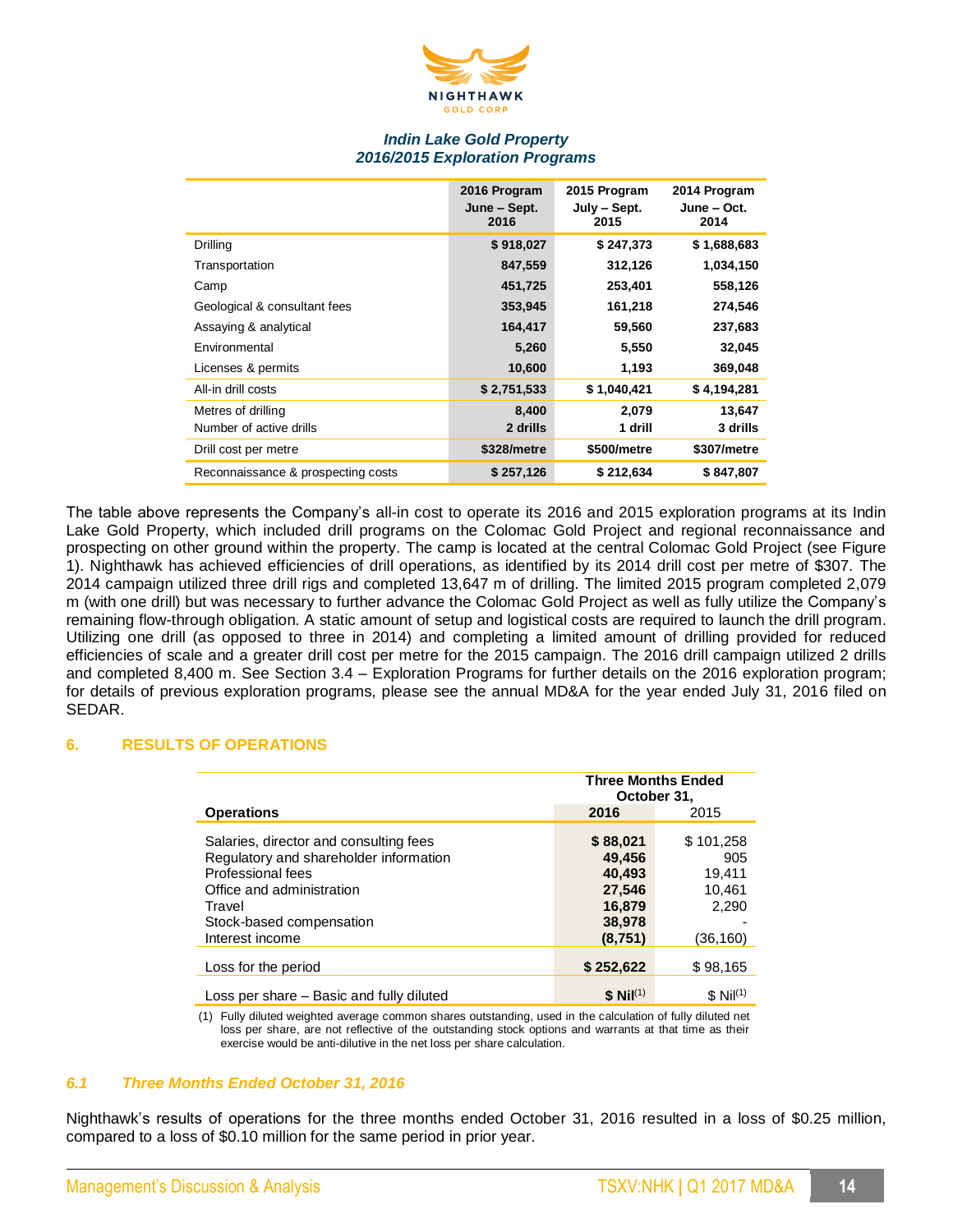

The variance between the two periods is due to:

- Salaries, director and consulting fees were decreased for the current period as the previous period included compensation paid to a former officer and employee of the Company;
- Stock-based compensation relates to the amount of vested options during the period. During Q1 2017 stock options vested in accordance with their grant terms, therefore accounting for the stock-based compensation expense which was incurred;
- Regulatory and shareholder information costs were increased from the prior period due to increased marketing efforts;
- Professional fees were increased from prior period due to increased legal and assurance services provided during the period;
- Office and administration costs were increased due to rent expense incurred for the current period; and
- Travel costs were increased as a result of the increased marketing efforts.

# **7. QUARTERLY FINANCIAL INFORMATION**

The following selected financial data for the past eight quarters has been prepared in accordance with IFRS and should be read in conjunction with Nighthawk's audited annual consolidated financial statements:

| <b>Operations</b>                               | <b>Quarter Ended</b><br>Jan. 31, 2016 | <b>Quarter Ended</b><br>Apr. 30, 2016 | <b>Quarter Ended</b><br>Jul. 31, 2016 | <b>Quarter Ended</b><br>Oct. 31, 2016 |
|-------------------------------------------------|---------------------------------------|---------------------------------------|---------------------------------------|---------------------------------------|
| Operating expenses                              | \$399,036                             | \$192,123                             | \$90,381                              | \$222,395                             |
| Stock-based compensation                        | 48,218                                |                                       | 440,926                               | 38,978                                |
| Write-down of exploration and evaluation assets | 1,449,279                             |                                       | 5,932,348                             |                                       |
| Interest and accretion expense                  | 24,408                                | 38,064                                | 146,762                               |                                       |
| Interest income                                 | (8,083)                               | (15,087)                              | (8,636)                               | (8,751)                               |
| Deferred income tax provision (recovery)        | (527,082)                             |                                       | 308.760                               |                                       |
| <b>Net loss</b>                                 | \$1,385,776                           | \$215,100                             | \$6,848,069                           | \$252,622                             |
| Net loss per share                              | \$0.03 <sup>(1)</sup>                 | \$Nii <sup>(1)</sup>                  | \$0.07 <sup>(1)</sup>                 | \$Nii <sup>(1)</sup>                  |
| Cash and cash equivalents                       | \$837,415                             | \$245,797                             | \$8,199,849                           | \$4,630,594                           |
| Other current assets                            | 136,511                               | 230,676                               | 783,657                               | 968,642                               |
| Restricted cash                                 | 4,479,000                             | 4,479,000                             | 4,479,000                             | 4,479,000                             |
| <b>Exploration and evaluation assets</b>        | 37,910,061                            | 38,033,620                            | 39,353,425                            | 41,502,889                            |
| <b>Total Assets</b>                             | \$43,362,987                          | \$42,989,093                          | \$52,815,931                          | \$51,581,125                          |
| Secured Notes                                   | \$797,563                             | \$835,627                             | \$-                                   | \$ -                                  |
| Provision for service obligation                | 3,012,314                             | 3,012,314                             | 3,012,314                             | 3,012,314                             |
| Reclamation provision                           | 401,150                               | 401,150                               | 401,150                               | 401,150                               |
| Deferred income tax liability                   | \$511,928                             | \$511,928                             | \$2,288,290                           | \$2,288,290                           |
|                                                 |                                       |                                       |                                       |                                       |

| <b>Operations</b>                                     | <b>Quarter Ended</b><br>Jan. 31, 2015 | <b>Quarter Ended</b><br>Apr. 30, 2015 | <b>Quarter Ended</b><br>Jul. 31, 2015 | <b>Quarter Ended</b><br>Oct. 31, 2015 |
|-------------------------------------------------------|---------------------------------------|---------------------------------------|---------------------------------------|---------------------------------------|
| Operating expenses                                    | \$226,905                             | \$131,298                             | \$241,418                             | \$134,325                             |
| Stock-based compensation                              | 521,134                               |                                       |                                       |                                       |
| Loss (gain) on settlement of mineral property payment | (11,282)                              |                                       |                                       |                                       |
| Interest income                                       | (24, 124)                             | (18,077)                              | (3,690)                               | (36, 160)                             |
| Deferred income tax provision (recovery)              |                                       |                                       | 1,365,058                             |                                       |
| Net loss (income)                                     | \$712,633                             | \$113.221                             | \$1,602,786                           | \$98,165                              |
| Net loss (income) per share                           | \$0.02 <sup>(1)</sup>                 | $$Nii^{(1)}$                          | \$0.02 <sup>(1)</sup>                 | \$Nil <sup>(1)</sup>                  |
| Cash and cash equivalents                             | \$2,450,786                           | \$2,059,373                           | \$1,502,002                           | \$748,065                             |
| Other current assets                                  | 322,859                               | 303,373                               | 518,635                               | 418,913                               |
| Restricted cash                                       | 4,479,000                             | 4,479,000                             | 4,479,000                             | 4,479,000                             |
| Equipment                                             | 85,000                                | 85,000                                |                                       |                                       |
| <b>Exploration and evaluation assets</b>              | 37,242,030                            | 37,462,873                            | 37,755,094                            | 39,110,706                            |
| <b>Total Assets</b>                                   | \$44,579,675                          | \$44,389,619                          | \$44,254,731                          | \$44,756,684                          |
| Provision for service obligation                      | \$3,012,314                           | \$3,012,314                           | \$3,012,314                           | \$3,012,314                           |
| Reclamation provision                                 | 401,150                               | 401,150                               | 401,150                               | 401,150                               |
| Deferred income tax liability                         | \$1,198,256                           | \$1,198,256                           | \$2,563,314                           | \$1,039,010                           |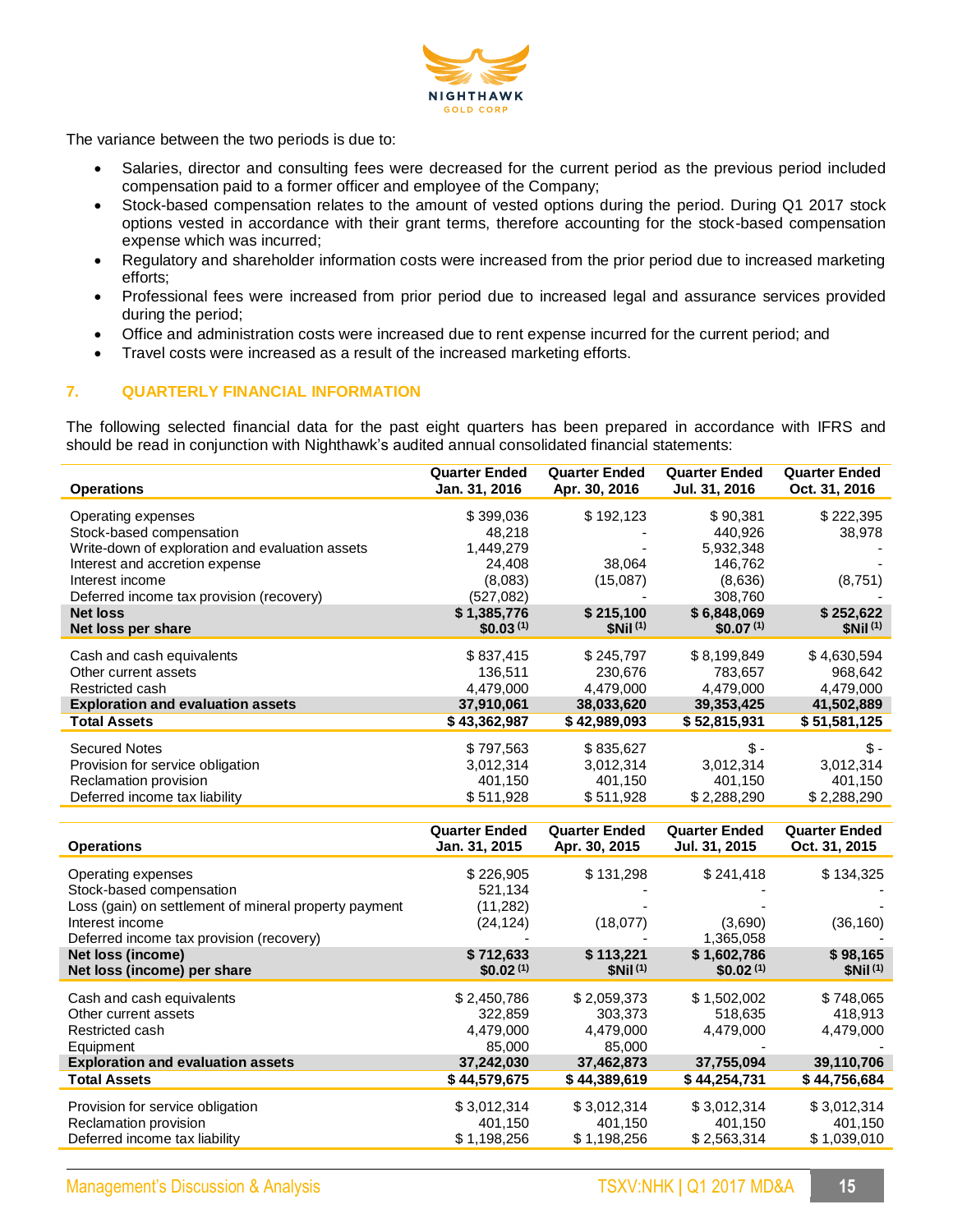

(1) Fully diluted weighted average common shares outstanding, used in the calculation of fully diluted net loss per share, are not reflective of the outstanding stock options and warrants at that time as their exercise would be anti-dilutive in the net loss per share calculation.

The Company has not paid any dividends.

Operating expenses include office and administrative costs, consulting fees, regulatory and shareholder information, professional fees, salaries and director fees and travel costs. Variances in operating expenses over the previous quarters related to office and administrative costs, professional and consulting fees, which varied based upon the scope of each exploration season and as well as timing of financing activities. Moving forward over the next year, it is expected that monthly expenses will be maintained at approximately \$50,000, before considering certain one-time costs, as exploration activities will focus on the Indin Lake Gold Property.

Stock-based compensation expense is a result of the timing of vested stock options fair valued using the Black-Scholes option pricing model.

The deferred income tax provision (recovery) recorded through the periods is mainly a result of differences between the accounting and tax values of assets recognized on the consolidated statement of financial position.

The major variances in cash and cash equivalents and total assets are mainly attributable to equity and debt placements and the funding of exploration activities as well as professional fees, consulting fees, travel and office and administrative expenses. The Company is in the exploration stage and therefore does not generate any operating revenue. The other variances also relate to the restricted cash posted as security under the Colomac Agreement (see Section 3.1 – Acquisitions for further details).

The variance in exploration and evaluation assets is primarily a result of the option payment and acquisition costs incurred under mineral property option agreements as well as capitalized exploration costs and write-downs. Exploration and evaluation assets are analyzed each period end to determine whether any write-downs are necessary. As a result, exploration and evaluation asset write-downs occur on an irregular basis.

The major variances in non-current liabilities are mainly attributable to the debt financing of Secured Notes as well as the provision for service obligation, which was incurred as a result of the acquisition of the Colomac Gold Project (see Section 4 – Service Obligation Under Terms of Colomac Agreement for further details).

#### **8. LIQUIDITY AND CAPITAL RESOURCES**

The Company is wholly dependent on equity or debt financing to complete the exploration and development of its mineral properties. There can be no assurance that financing, whether debt or equity, will be available to Nighthawk in the amount required at any particular time or for any particular period, or, if available, that such financing can be obtained on terms satisfactory to Nighthawk (see Section 14.7 – Risk Factors). Nighthawk has not generated any revenue from operations and does not expect to generate any such revenue in its next fiscal year.

The working capital balance at October 31, 2016 was \$5.37 million (including cash of \$4.63 million). At October 31, 2016, long-term assets primarily included exploration and evaluation assets of \$41.50 million and restricted cash of \$4.48 million; long-term liabilities primarily consisted of a provision for service obligation of \$3.01 million (see Section 3.1 – Acquisitions and Section 4 – Service Obligation Under Terms of Colomac Agreement), a deferred income tax liability of \$2.29 million, and flow-through share premium liability of \$1.25 million. With the non-brokered private placement of \$10.09 million which closed on November 1, 2016 as further described in Section 2 – Equity Private Placement, the Company's consolidated working capital position as of the date of this MD&A is \$15.20 million, with flow-through expenditure commitments of \$8.74 million to be expended by December 31, 2017.

Funds from further debt and equity financings will be used to fund future drill programs; reclamation consulting work to be carried out to satisfy the service obligation under the terms of the Colomac Agreement; and general working capital purposes. Potential proceeds may be received from warrant and stock option exercises as well as the potential recovery of restricted cash being held as letters of credit (securing the service obligation under the Colomac Agreement).

The Company had no off balance sheet arrangements as at October 31, 2016.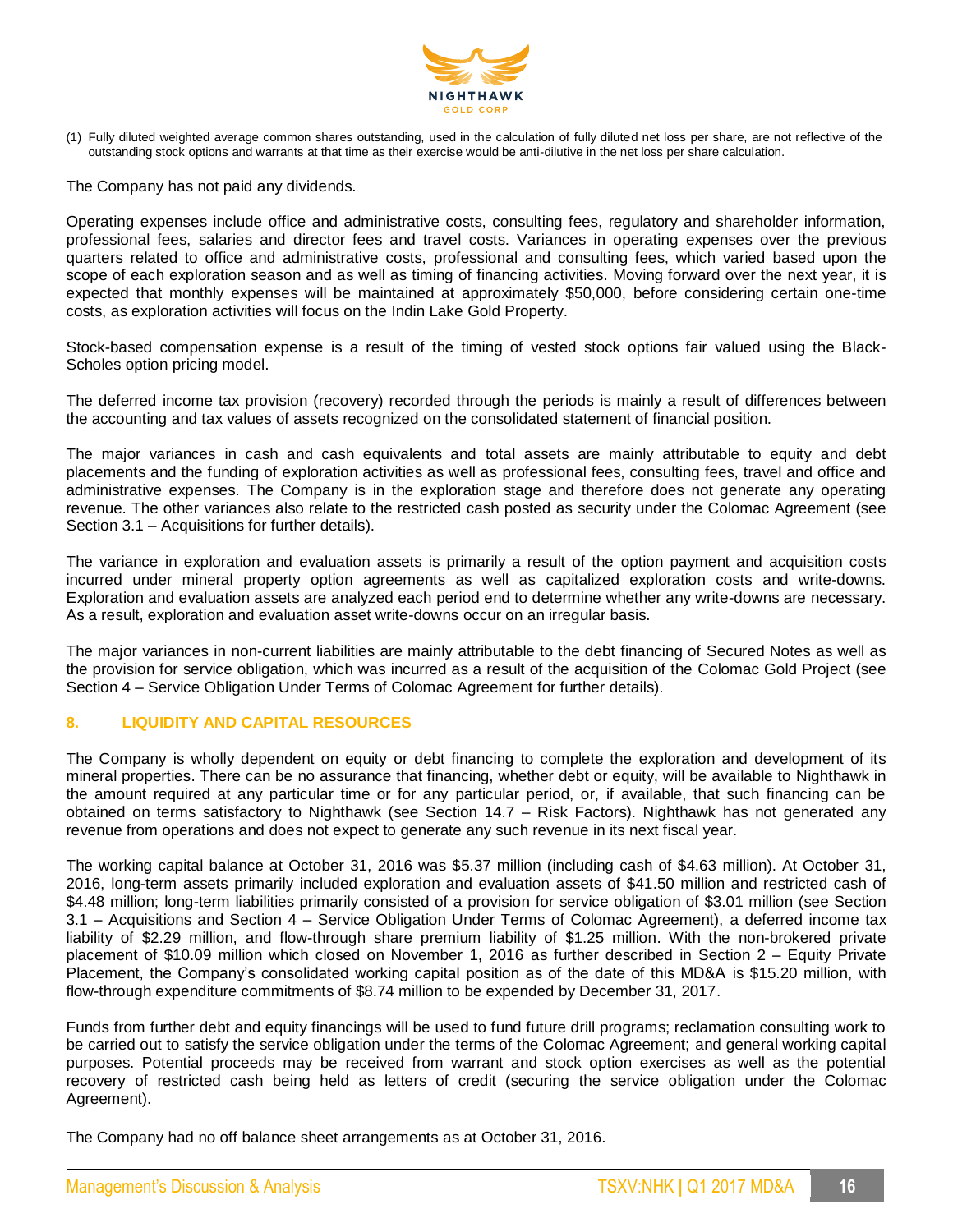

# **9. OUTLOOK**

The Company completed a 2016 program from June to September 2016. \$5.00 million of flow-through funds were raised in a June 2016 financing to support the 2016 exploration program. As of October 31, 2016, Nighthawk had \$1.81 million of flow-through expenditure obligations remaining from this placement. Subsequent to period end on November 1, 2016, \$7.00 million of additional flow-through funds were raised in a November 2016 financing (see Section 2 – Equity Private Placement). As of the date of this MD&A, an aggregate of \$8.74 million of flow-through expenditure obligations remain, which must be expended by December 31, 2017.

Nighthawk is in the exploration stage and is subject to risks and challenges similar to companies in a comparable stage. These risks include, but are not limited to, the challenges of securing adequate capital in view of exploration, development and operational risks inherent in the mining industry as well as global economic and gold price volatility. There is no assurance that funding initiatives will continue to be successful to fund planned exploration activities, which are focused on the Indin Lake Gold Property.

Working capital from treasury, as available from time to time, may also be used to acquire and explore other mineral properties either alone or in concert with others as opportunities and finances permit.

With the non-brokered private placement financing completed on November 1, 2016 (see Section 2 – Equity Private Placement) the Company's consolidated working capital position as of the date of this MD&A is \$15.20 million. Proceeds from flow-through shares from the recent financings are to be used for further exploration and development of the Company's flagship Indin Lake Gold Property. The Company is currently planning its most active exploration program to date, scheduled to commence in early 2017 and extend through to October. Exploration activities will not only focus on its Colomac Gold Project but span throughout its highly prospective Indin Lake Gold Property land package, consisting of extensive diamond drilling, ground geophysics, detailed geological mapping and prospecting.

An investment in Nighthawk's securities is speculative, see Section 14.7 – Risk Factors.

#### **10. SIGNIFICANT ACCOUNTING POLICIES**

These unaudited condensed interim consolidated financial statements are presented in Canadian dollars and have been prepared in accordance with IFRS and International Financial Reporting Interpretations Committee ("**IFRIC**") interpretations as issued by the International Accounting Standards Board ("**IASB**") and have been consistently applied to all the periods presented. Nighthawk is in the exploration stage and is subject to risks and challenges similar to companies in a comparable stage. There is no assurance that Nighthawk's funding initiatives will continue to be successful and these financial statements do not reflect the adjustments to the carrying values of assets and liabilities and the reported expenses and balance sheet classifications that would be necessary were the going concern assumption inappropriate. These adjustments could be material.

The Company's significant accounting policies are summarized in note 3 to the audited annual consolidated financial statements for the year ended July 31, 2016. The policies described below, and estimates related to them, have the most significant effect in preparation and presentation of Nighthawk's consolidated financial statements.

#### *10.1 Exploration and Evaluation Assets*

Exploration and evaluation costs, which are intangible costs, including the costs of acquiring claims, are capitalized as exploration and evaluation assets on an area of interest basis pending determination of the technical feasibility and the commercial viability of the project. Capitalized costs include costs directly related to exploration and evaluation activities in the area of interest. General and administrative costs are only allocated to the asset to the extent that those costs can be directly related to operational activities in the relevant area of interest. When a claim is relinquished or a project is abandoned, the related costs are recognized in profit or loss immediately.

Exploration and evaluation assets are assessed for impairment if (i) sufficient data exists to determine technical feasibility and commercial viability, and (ii) facts and circumstances suggest that the carrying amount exceeds the recoverable amount. For the purposes of impairment testing, exploration and evaluation assets are allocated to cash generating units to which the exploration activity relates. The cash generating unit shall not be larger than the area of interest.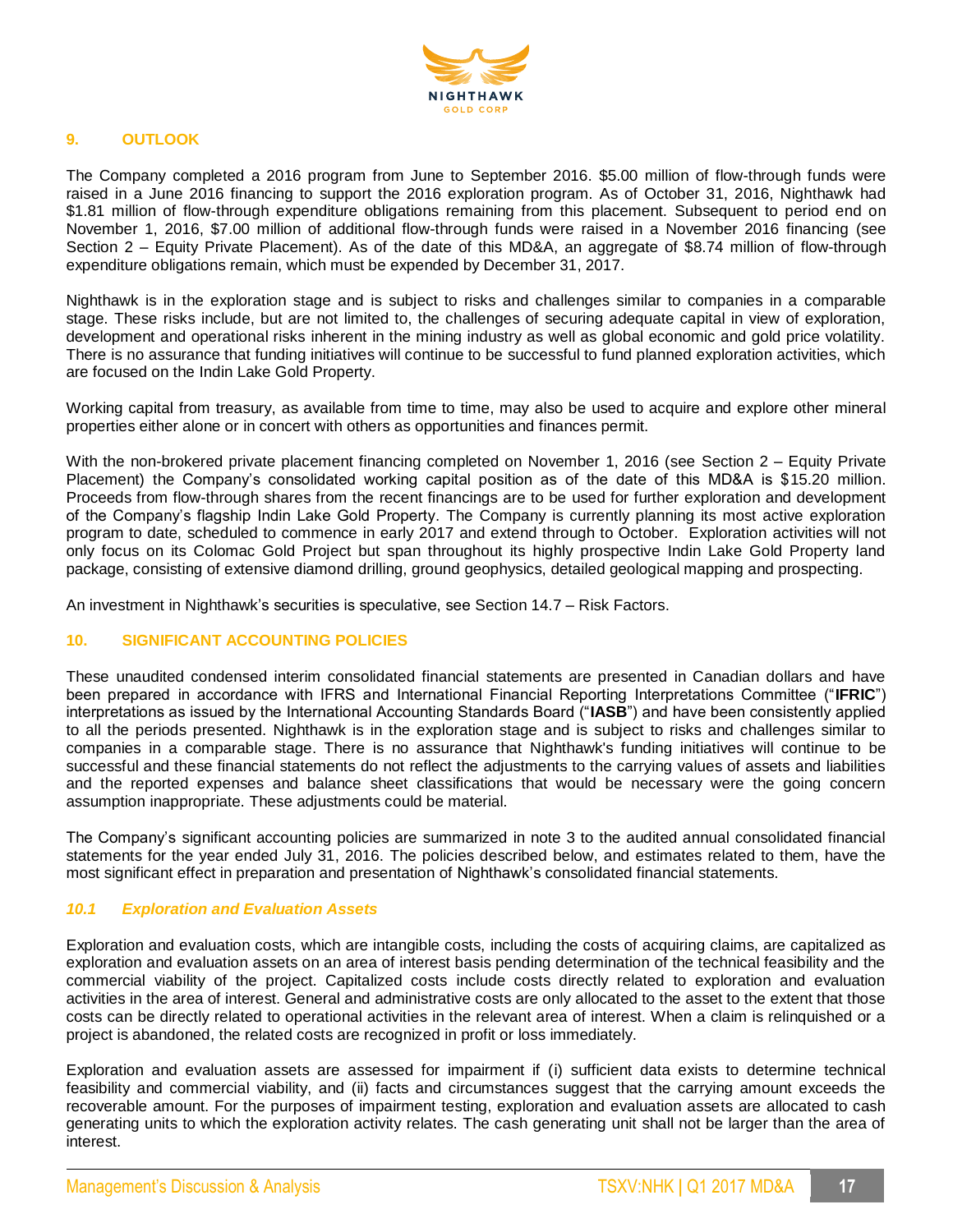

Once the technical feasibility and commercial viability of the extraction of mineral resources in an area of interest are demonstrable, exploration and evaluation assets attributable to that area of interest are first tested for impairment and then reclassified from intangible assets to mining property and development assets within property, plant and equipment.

Ownership in mineral properties involves certain risks due to the difficulties in determining the validity of certain claims as well as the potential for problems arising from the frequently ambiguous conveyance history characteristics of many mining interests. The Company has investigated the ownership of its mineral properties and, to the best of its knowledge, ownership of its interests are in good standing.

#### *10.2 Share-Based Payment Transactions*

The grant date fair value of share-based payment awards granted to employees is recognized as an employee expense or capitalized to exploration and evaluation assets for grants to individuals working directly on mineral properties with a corresponding increase in equity, over the period that the employees unconditionally become entitled to the awards. The amount recognized as an expense is adjusted to reflect the number of awards for which the related service and non-market vesting conditions are expected to be met, such that the amount ultimately recognized as an expense is based on the number of awards that do meet the related service and non-market performance conditions at the vesting date. For share-based payment awards with non-vesting conditions, the grant date fair value of the sharebased payment is measured to reflect such conditions and there is no adjustment for differences between expected and actual outcomes. Fair values of share-based payments (including stock options) are determined based on estimated fair values at the time of grant using the Black-Scholes option pricing model.

The fair value of the amount payable to employees in respect of share appreciation rights, which are settled in cash, is recognized as an expense with a corresponding increase in liabilities, over the period that the employees unconditionally become entitled to payment. The liability is remeasured at each reporting date and at settlement date. Any changes in the fair value of the liability are recognized as personnel expense in profit or loss.

Share-based payment arrangements in which the Company receives goods or services as consideration for its own equity instruments are accounted for as equity-settled share-based payment transactions, regardless of how the equity instruments are obtained by the Company.

#### *10.3 Flow-through Shares*

The Company finances a portion of its exploration activities through the issue of flow-through shares, which transfer the tax deductibility of exploration expenditures to the investor. To the extent that the Company issues common shares to subscribers on a flow-through basis at a premium to the market value of non-flow-through common shares, any such premium is recorded as a liability on Nighthawk's consolidated statement of financial position at the time of subscription. This liability is reduced, on a pro-rata basis, as the Company fulfills its expenditure renunciation obligation associated with such flow-through share issuances, with an offsetting amount recognized as income.

A deferred income tax liability equal to the tax value of flow-through expenditures renounced is recognized once the Company has fulfilled its obligations associated with the renunciation of the related flow-through expenditures. In respect of a retrospective renunciation, such obligation is considered to have been fulfilled once related renunciation filings have been made with the appropriate taxation authorities. In respect of prospective renunciation (i.e., a lookback renunciation), the obligation is considered to be fulfilled once related flow-through expenditures have been incurred.

#### **11. CRITICAL ACCOUNTING ESTIMATES AND SIGNIFICANT JUDGEMENTS**

The preparation of the unaudited condensed interim consolidated financial statements requires management to make certain estimates and assumptions that affect the reported amounts of assets and liabilities at the date of the financial statements and reported amounts of revenues and expenses during the reporting period. Actual outcomes could differ from these estimates. The unaudited condensed interim consolidated financial statements include estimates, which by their nature are uncertain. The impacts of such estimates are pervasive throughout the unaudited condensed interim consolidated financial statements, and may require accounting adjustments based on future occurrences. Revisions to accounting estimates are recognized in the period in which the estimate is revised and future periods if the revision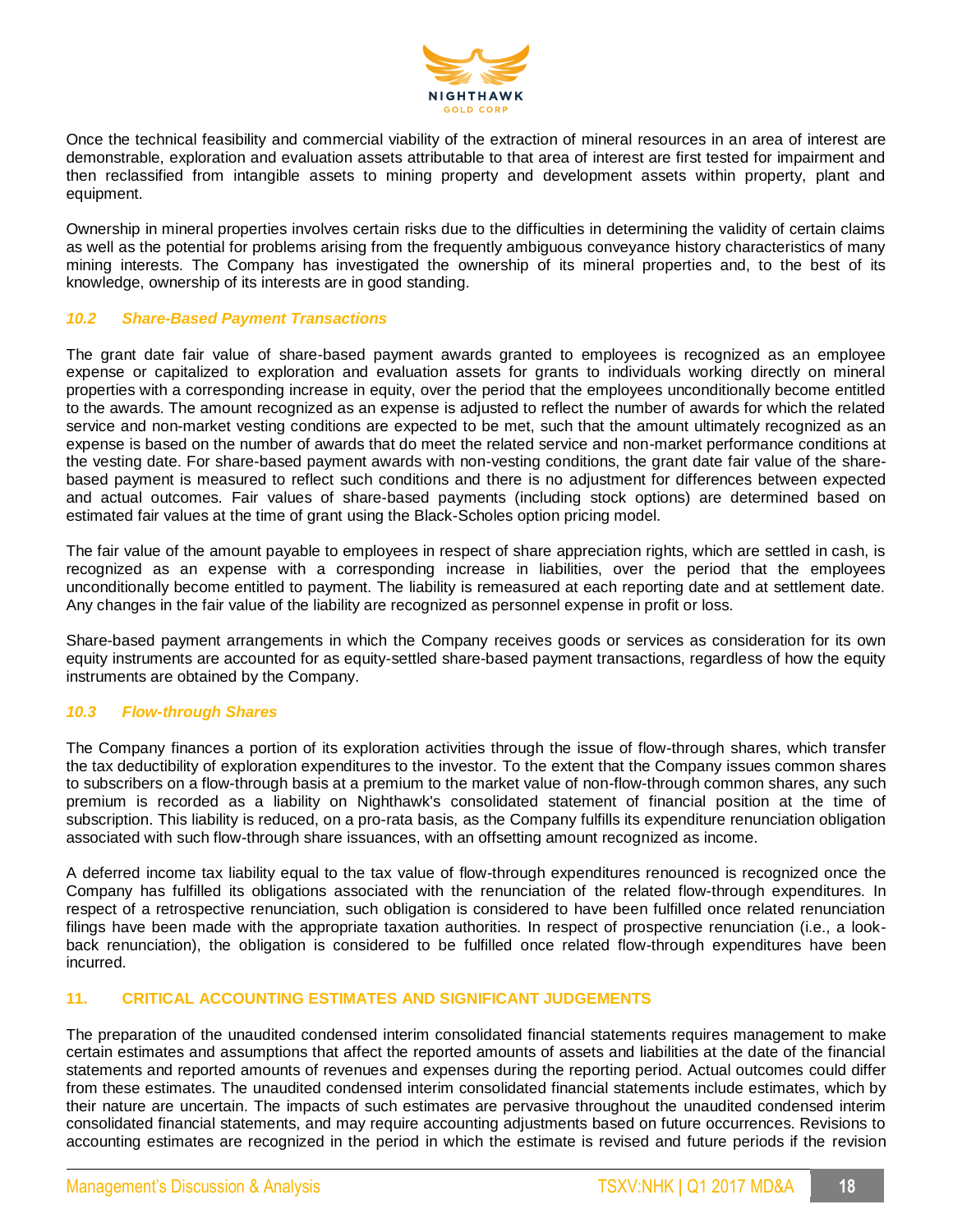

affects both current and future periods. These estimates are based on historical experience, current and future economic conditions and other factors, including expectations of future events that are believed to be reasonable under the circumstances.

Significant assumptions about the future and other sources of estimation uncertainty that management has made at the statement of financial position reporting date, that could result in a material adjustment to the carrying amounts of assets and liabilities, in the event that actual results differ from assumptions made, relate to, but are not limited to, the following:

- The Company assesses the carrying value of exploration and evaluation assets at each reporting period to determine whether any indication of impairment exists. When an impairment exists, the calculation of recoverable amount requires the use of estimates and assumptions such as long-term commodity prices, discount rates, recoverable metals, and operating performance;
- The calculation of the fair value of warrants, broker warrants and stock options issued requires the use of estimates in the Black-Scholes option pricing valuation model;
- The calculation of the reclamation liability and provision for service obligation, being the present value of the estimated costs to restore the properties, are discounted at rates which reflect the current market assessments and the risks specific to the liability. The calculation requires management to estimate the total restoration costs, timing of remediation and an appropriate discount rate; and
- Valuation of deferred income taxes.

# **12. ACCOUNTING ISSUES**

# *12.1 MANAGEMENT OF CAPITAL RISK*

The objective when managing capital is to safeguard Nighthawk's ability to continue as a going concern, so that it can continue to provide adequate returns to shareholders, benefits to other stakeholders and to have sufficient funds on hand to meet its exploration and development plans to ensure the ongoing growth of the business.

The Company considers its shareholders' equity, cash and equivalents as capital, manages the capital structure, and makes adjustments to it in light of changes in economic conditions and the risk characteristics of the underlying assets. In order to maintain or adjust capital structure, the Company may issue new shares through private placements, repurchase shares, sell assets, incur debt, or return capital to shareholders. The working capital balance at October 31, 2016 was \$5.37 million. With the non-brokered private placement of \$10.09 million which closed on November 1, 2016 as further described in Section 2 – Equity Private Placement, the Company's consolidated working capital position as of the date of this MD&A is \$15.20 million. The timing and extent of the future drill programs may depend on its ability to further access the capital markets in order to raise the necessary funds required to carry out such a program. Actual funding requirements may vary from those planned due to a number of factors, including the progress of exploration and development activities. Due to the cyclical nature of the industry, there is no guarantee that when the Company needs to raise capital, there will be access to funds at that time and there is no assurance that funding initiatives will continue to be successful to fund its future exploration activities.

#### *12.2 MANAGEMENT OF FINANCIAL RISK*

The Company is exposed to various financial instrument risks and assesses the impact and likelihood of this exposure. These risks include fair value of financial instruments and commodity price risk. Where material, these risks are reviewed and monitored by the Board of Directors and they are more fully described in note 13 to the unaudited condensed interim consolidated financial statements for the three months ended October 31, 2016.

#### *12.3 CHANGES IN ACCOUNTING POLICIES*

The Company did not adopt any new accounting policies during the three months ended October 31, 2016.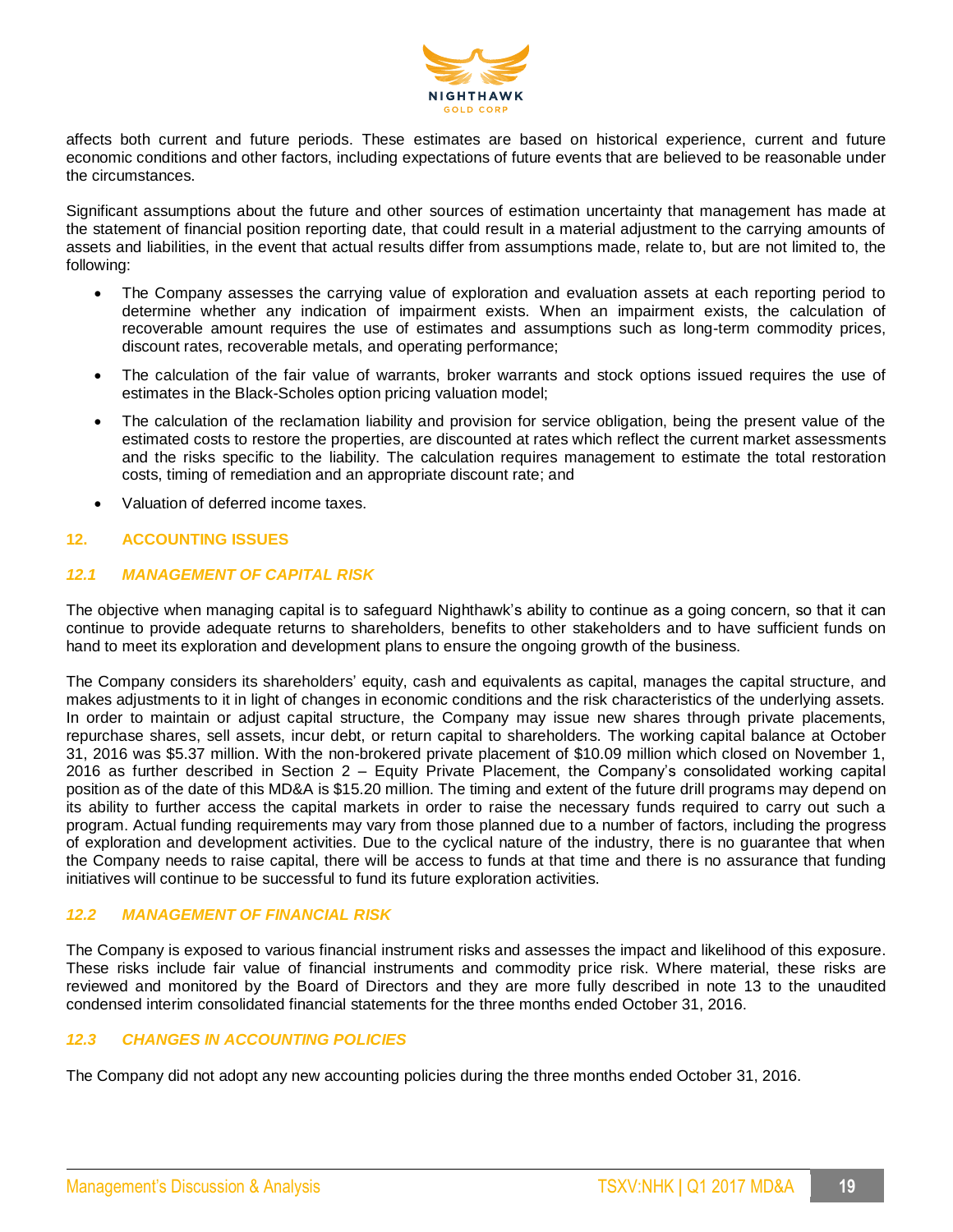

# *12.4 RECENT ACCOUNTING PRONOUNCEMENTS*

Certain pronouncements were issued by the IASB or the International Financial Reporting Interpretations Committee that are mandatory for accounting periods after October 31, 2016 or later periods. Many are not applicable or do not have a significant impact to Nighthawk and have been excluded from the discussion below. The following has not yet been adopted and is being evaluated to determine the impact on Nighthawk.

IFRS 9, Financial Instruments, ("**IFRS 9**") was issued by the IASB in October 2010 and will replace IAS 39, Financial Instruments: Recognition and Measurement ("**IAS 39**"). IFRS 9 uses a single approach to determine whether a financial asset is measured at amortized cost or fair value, replacing the multiple rules in IAS 39. The approach in IFRS 9 is based on how an entity manages its financial instruments in the context of its business model and the contractual cash flow characteristics of the financial assets. Most of the requirements in IAS 39 for classification and measurement of financial liabilities were carried forward unchanged to IFRS 9. The new standard also requires a single impairment method to be used, replacing the multiple impairment methods in IAS 39. IFRS 9 is effective for annual periods beginning on or after January 1, 2018. Nighthawk will evaluate the impact of adopting IFRS 9 on its consolidated financial statements, including the possibility of early adoption in future periods.

IFRS 15, issued in May 2014, will specify how and when entities recognize, measure, and disclose revenue. The standard will supersede all current standards dealing with revenue recognition, including IAS 11 Construction Contracts, IAS 18 Revenue, IFRIC 13 Customer Loyalty Programmes, IFRIC 15 Agreements for the Construction of Real Estate, IFRIC 18 Transfers of Assets from Customers, and SIC 31 Revenue – Barter Transactions Involving Advertising Services. IFRS 15 is effective for annual periods beginning on or after January 1, 2018.

In January 2016, the International Accounting Standards Board (IASB) issued a new International Financial Reporting Standard (IFRS) on lease accounting which was incorporated into Part I of the CPA Canada Handbook – Accounting by the Accounting Standards Board (AcSB) in June 2016. IFRS 16 supersedes IAS 17 Leases, IFRIC 4 Determining Whether an Arrangement Contains a Lease, SIC-15 Operating Leases - Incentives and SIC-27 Evaluating the Substance of Transactions Involving the Legal Form of a Lease. IFRS 16 introduces a single lessee accounting model that requires a lessee to recognize assets and liabilities for all leases with a term of more than 12 months, unless the underlying asset is of low value. Lease assets and liabilities are initially recognized on a present value basis and subsequently, similarly to other non-financial assets and financial liabilities, respectively. The lessor accounting requirements are substantially unchanged and, accordingly, continue to require classification and measurement as either operating or finance leases. The new standard also introduces detailed disclosure requirements for both the lessee and lessor. The new standard is effective for annual periods beginning on or after January 1, 2019. Earlier application is permitted for entities that also apply IFRS 15 Revenue from Contracts with Customers.

#### **13. OUTSTANDING SHARE DATA**

|                                                             | Number of<br><b>Shares</b> |
|-------------------------------------------------------------|----------------------------|
| Common shares outstanding - July 31, 2016                   | 134,380,491                |
| Issuance of common shares on exercise of warrants           | 800,000                    |
| Issuance of common shares on exercise of stock options      | 503,740                    |
| Common shares outstanding - October 31, 2016                | 135,684,231                |
| Non-brokered private placement – see Section 2              | 16,939,231                 |
| Issuance of common shares on exercise of warrants           | 2.200.000                  |
| Common shares outstanding - December 29, 2016               | 154,823,462                |
| Unexercised stock options (avg exercise \$0.337)            | 10,146,736                 |
| Fully diluted common shares outstanding - December 29, 2016 | 164,970,198                |

#### *13.1 COMMON SHARES*

The Company has authorized share capital consisting of an unlimited number of common shares.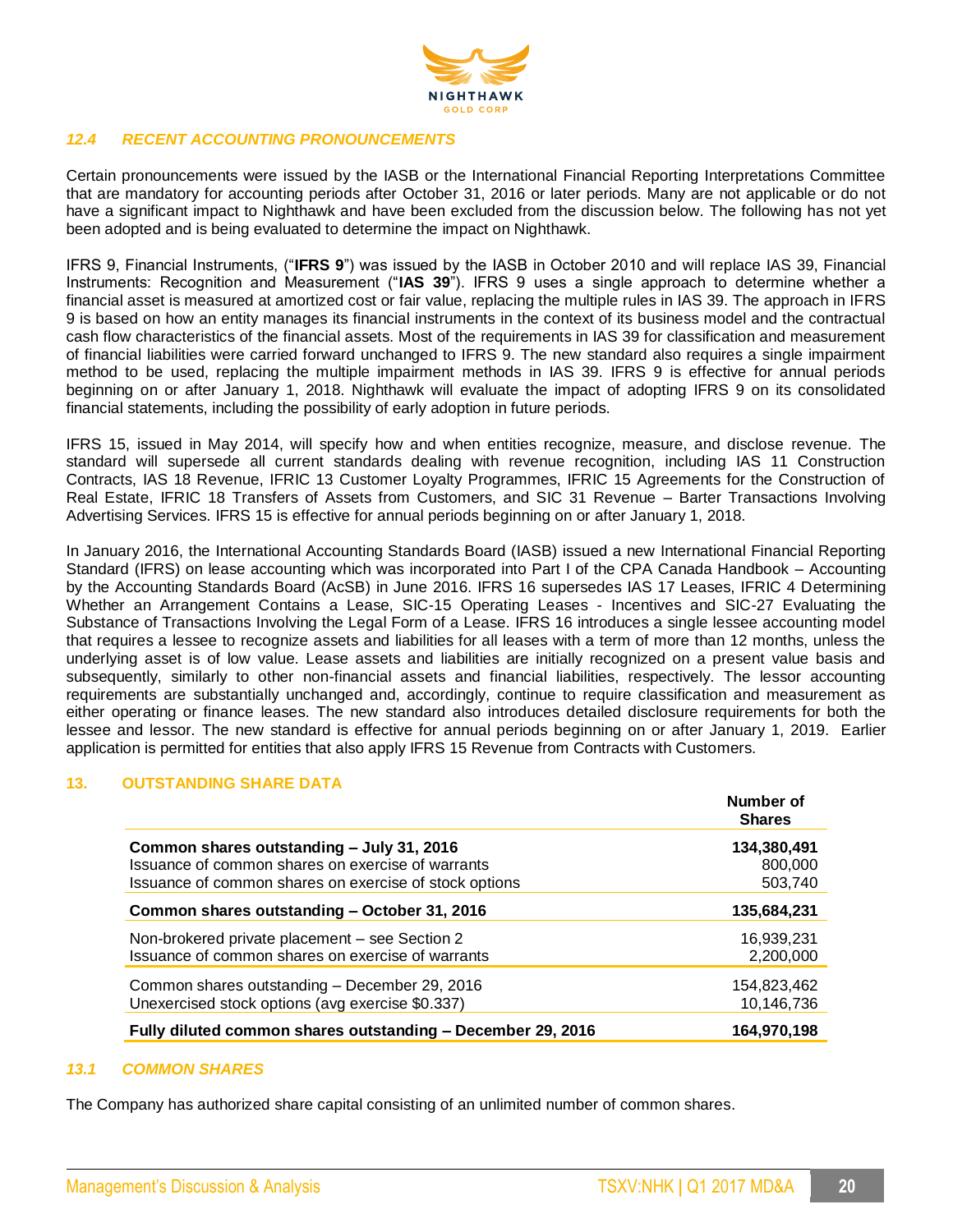

#### *13.2 WARRANTS*

On November 20, 2015, 3,400,000 Secured Note Warrants were issued in connection with a debt financing of Secured Notes. During the three months ended October 31, 2016, 800,000 Secured Note Warrants were exercised. As at October 31, 2016, 2,200,000 Secured Note Warrants were outstanding. Subsequent to period end, the remaining 2,200,000 Secured Note Warrants were exercised.

# *13.3 STOCK OPTIONS*

Nighthawk has a stock option plan (the "**Plan**") under which stock options may be granted to Directors, Officers, employees, consultants and consultant companies. The Plan: (i) provides that the number of common shares reserved for issuance, within a one year period, to any one optionee, shall not exceed 5% of the outstanding common shares; (ii) provides the maximum number of common shares reserved for issuance pursuant to options granted to insiders may not exceed 10%; (iii) and contains other provisions to ensure the Plan is compliant with stock exchange regulations. The options granted vest immediately or as otherwise determined by the Board of Directors.

During the three months ended October 31, 2016, 503,740 were exercised and 243,700 expired unexercised. The following stock options remained outstanding at October 31, 2016:

| <b>Expiry date</b> | <b>Options</b><br>outstanding | <b>Options</b><br>exercisable | <b>Exercise</b><br>price | <b>Weighted average</b><br>remaining life (Years) |
|--------------------|-------------------------------|-------------------------------|--------------------------|---------------------------------------------------|
| January 17, 2017   | 81,233                        | 81,233                        | \$0.30                   | 0.2                                               |
| September 13, 2017 | 129,974                       | 129,974                       | \$0.30                   | 0.9                                               |
|                    |                               |                               |                          |                                                   |
| January 29, 2018   | 64,986                        | 64,986                        | \$0.30                   | 1.2                                               |
| July 15, 2018      | 680,000                       | 680,000                       | \$0.60                   | 1.7                                               |
| November 29, 2018  | 364,000                       | 364,000                       | \$0.50                   | 2.1                                               |
| March 12, 2019     | 633,620                       | 633,620                       | \$0.46                   | 2.4                                               |
| June 10, 2019      | 820,456                       | 820,456                       | \$0.61                   | 2.6                                               |
| August 12, 2019    | 162,467                       | 162,467                       | \$0.61                   | 2.8                                               |
| December 17, 2019  | 2,200,000                     | 2.200.000                     | \$0.34                   | 3.1                                               |
| December 1, 2020   | 2,030,000                     | 2.030.000                     | \$0.15                   | 4.1                                               |
| June 8, 2021       | 2,530,000                     | 2,530,000                     | \$0.25                   | 4.6                                               |
| July 4, 2021       | 450,000                       | 300,000                       | \$0.37                   | 4.7                                               |
|                    | 10,146,736                    | 9,996,736                     | \$0.34                   | 3.5                                               |

#### **14. OTHER INFORMATION**

#### *14.1 CONTRACTUAL COMMITMENTS*

Nighthawk does not have any commitments for material exploration expenditures, although it may acquire other properties and enter into other joint venture agreements in accordance with its business plan.

Nighthawk committed to perform reclamation services on three other sites within the Indin Lake Gold Property land package which are the responsibility of AANDC, being the Diversified, Chalco Lake, and Spider Lake sites.

In consideration for the conveyance of the Colomac claims and leases, the Company committed to perform reclamation services on three other sites within the Indin Lake Gold Property land package which are the responsibility of AANDC, as further described in Section 3.1 – Acquisitions. At October 31, 2016, the remaining service obligation was \$3.01 million. At any time, the Company may terminate its service obligation but as a consequence would relinquish any amount of the Colomac GIC still being held as security against the Colomac LOC's at that time.

Upon acquisition of the Damoti Lake Property, the Damoti Reclamation Obligation existed. At the time of acquisition, the estimated cost of the Damoti Reclamation Obligation could not be reliably measured. Nighthawk has since carried out environmental assessments using a third party specialist and estimated the cost of the Damoti Reclamation Obligation to be \$0.40 million. The Company posted two irrevocable standby letters of credit with a Canadian chartered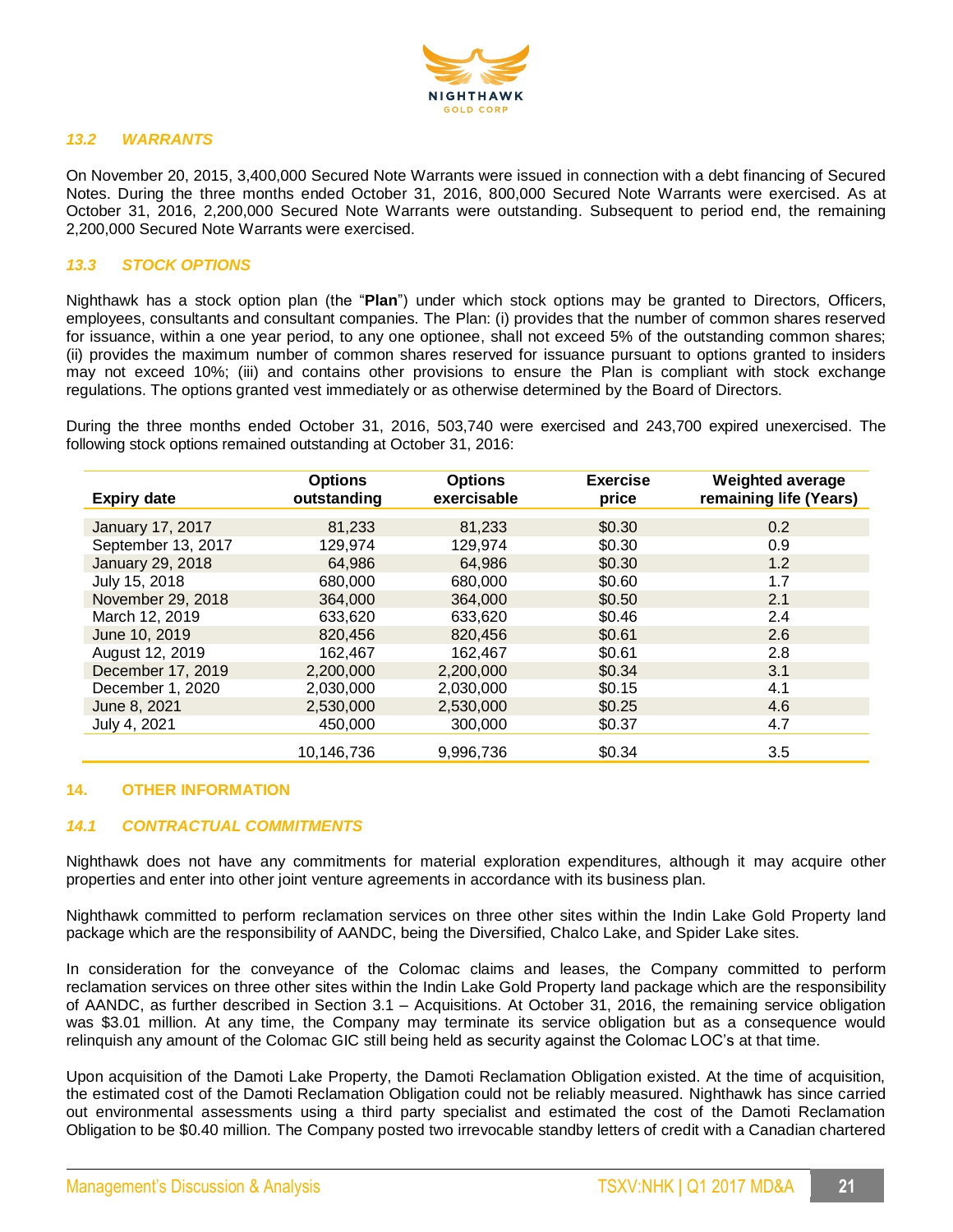

bank in the amount of \$0.48 million to provide security under its land use permit and water access licence for the Damoti Reclamation Obligation as well as with respect to its exploration activities relating to the Indin Lake Gold Property.

As of October 31, 2016, the Company had \$1.81 million of flow-through expenditure obligations remaining from a June 2016 financing. Subsequent to period end on November 1, 2016, \$7.00 million of additional flow-through funds were raised in a November 2016 financing (see Section 2 – Equity Private Placement). As of the date of this MD&A, an aggregate of \$8.74 million of flow-through expenditure obligations remain, which must be expended by December 31, 2017.

## *14.2 SUBSEQUENT EVENTS*

Subsequent to period end on November 1, 2016, the Company completed a \$10.09 million. See Section 2 – Equity Private Placement for further details.

Subsequent to period end, 2,200,000 Secured Note Warrants having an exercise price of \$0.15 were exercised for gross proceeds of \$330,000.

Subsequent to period end, the Company announced that it changed its fiscal year end from July 31 to December 31 resulting in a five month transition year from August 1, 2016 to December 31, 2016. The notice for the year end change required under National Instrument 51-102 has been filed under the Company's profile at [www.sedar.com.](http://www.sedar.com/)

# *14.3 DISCLOSURE CONTROLS AND PROCEDURES*

The Chief Executive Officer and Chief Financial Officer have evaluated the effectiveness of the design and operation of disclosure controls and procedures as of October 31, 2016. Based on this evaluation, the Chief Executive Officer and Chief Financial Officer have concluded that disclosure controls and procedures are effective to ensure that information required to be disclosed in reports filed or submitted under Canadian securities legislation are reported within the time periods specified in those rules.

## *14.4 INTERNAL CONTROL OVER FINANCIAL REPORTING*

The Chief Executive Officer and Chief Financial Officer are responsible for establishing and maintaining adequate internal control over financial reporting. Under the supervision of the Chief Financial Officer, internal control over financial reporting is a process designed to provide reasonable assurance regarding the reliability of financial reporting and the preparation of financial statements for external purposes in accordance with IFRS. There has been no change in internal control procedures during the three months ended October 31, 2016 that would materially affect, or reasonably likely to materially affect, the internal control over financial reporting.

#### *14.5 LIMITATIONS OF CONTROLS AND PROCEDURES*

The Chief Executive Officer and Chief Financial Officer believe that any disclosure controls and procedures or internal controls over financial reporting, no matter how well conceived and operated, can provide only reasonable, not absolute, assurance that the objectives of the control system are met. Further, the design of a control system must reflect the fact that there are resource constraints, and the benefits of controls must be considered relative to their costs. Because of the inherent limitations in all control systems, they cannot provide absolute assurance that all control issues and instances of fraud, if any, within the Company have been prevented or detected. These inherent limitations include the realities that judgments in decision making can be faulty, and that breakdowns can occur because of simple error or mistake. Additionally, controls can be circumvented by the individual acts of some persons, by collusion of two or more people, or by unauthorized override of the control. The design of any systems of controls also is based in part upon certain assumptions about the likelihood of future events, and there can be no assurance that any design will succeed in achieving its stated goals under all potential future conditions. Accordingly, because of the inherent limitations in a cost effective control system, misstatements due to error or fraud may occur and not be detected.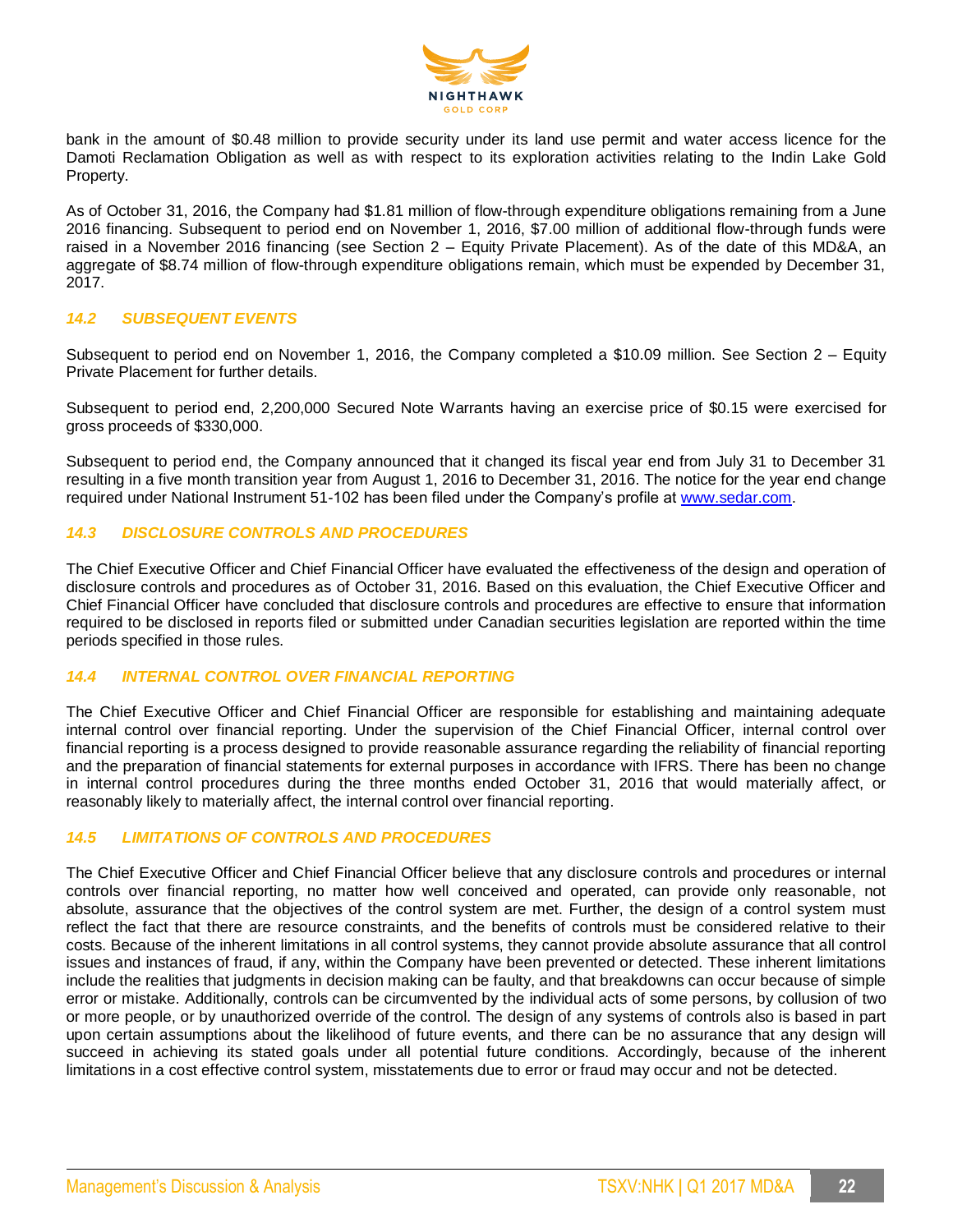

# *14.6 RELATED PARTY TRANSACTIONS*

Transactions for the three months ended October 31, 2016 are disclosed and explained in note 11 to the unaudited condensed interim consolidated financial statements for Q1 2017, which accompanies this MD&A.

During Q1 2017, Nighthawk paid geological consulting fees of \$37,500 (Q1 2016 - \$37,500) to Byron Geological Inc., a company controlled by Dr. Michael Byron, the Chief Geologist and a Director of Nighthawk. At October 31, 2016, the balance owed was \$12,500 (July 31, 2016 - \$12,500).

During Q1 2017, Nighthawk paid financial consulting fees of \$20,000 (Q1 2016 - \$20,000) to 2245448 Ontario Inc., a company controlled by Michael Leskovec, the Chief Financial Officer of Nighthawk. At October 31, 2016, the balance owed was \$nil (July 31, 2016 - \$nil).

During Q1 2017, Nighthawk paid consulting fees of \$nil (Q1 2016 - \$45,000) to Heather Grace & Co., a company controlled by David Wiley, the former Chief Executive Officer and a former Director of Nighthawk. At October 31, 2016, the balance owed was \$nil (July 31, 2016 - \$nil).

# *14.7 RISK FACTORS*

Nighthawk is in the exploration stage and is subject to the risks and challenges similar to other companies in a comparable stage. The risk factors set forth in Nighthawk's annual MD&A for the year ended July 31, 2016, a copy of which is filed at [www.sedar.com,](http://www.sedar.com/) could materially affect Nighthawk's future operating results, the successful exploration and development of Nighthawk's mineral properties and could cause actual events to differ materially from those described in forward-looking statements relating to Nighthawk.

#### *14.8 CORPORATE GOVERNANCE*

The Board of Directors follow corporate governance policies to ensure transparency and accountability to shareholders. The Audit Committee fulfills its role of ensuring the integrity of the reported information through its review of the interim and audited annual consolidated financial statements prior to their submission to the Board of Directors for approval.

#### *14.9 FORWARD-LOOKING STATEMENTS*

This report may contain forward-looking statements, including predictions, projections and forecasts. Forward-looking statements include, but are not limited to, statements with respect to information with respect to Nighthawk's financings, the return and timing of return of the Security funds, exploration results, the future price of gold, the estimation of mineral reserves and resources, the realization of mineral reserve and resource estimates, the timing and amount of estimated future production, costs of production, anticipated budgets and exploration expenditures, capital expenditures, costs and timing of the development of new deposits, the success of exploration activities generally, permitting time lines, currency fluctuations, requirements for additional capital, government regulation of exploration and mining operations, environmental risks, unanticipated reclamation expenses, title disputes or claims, limitations on insurance coverage and the timing and possible outcome of any pending litigation. Often, but not always, forwardlooking statements can be identified by the use of words such as "plans", "expects" or "does not expect", "is expected", "budget", "scheduled", "estimates", "forecasts", "intends", "anticipates" or "does not anticipate", or "believes", or describes a "goal", or variation of such words and phrases or state that certain actions, events or results "may", "could", "would", "might" or "will" be taken, occur or be achieved.

Forward-looking statements involve known and unknown risks, future events, conditions, uncertainties and other factors which may cause the actual results, performance or achievements to be materially different from any future results, prediction, projection, forecast, performance or achievements expressed or implied by the forward-looking statements. Such factors include, among others, the actual results of current exploration activities; actual results and interpretation of current reclamation activities; conclusions of economic evaluations; changes in project parameters as plans continue to be refined; future prices of gold, silver and copper; possible variations in ore grade or recovery rates; failure of plant, equipment or processes to operate as anticipated; accidents, labour disputes and other risks of the mining industry; delays in obtaining governmental approvals or financing or in the completion of exploration,